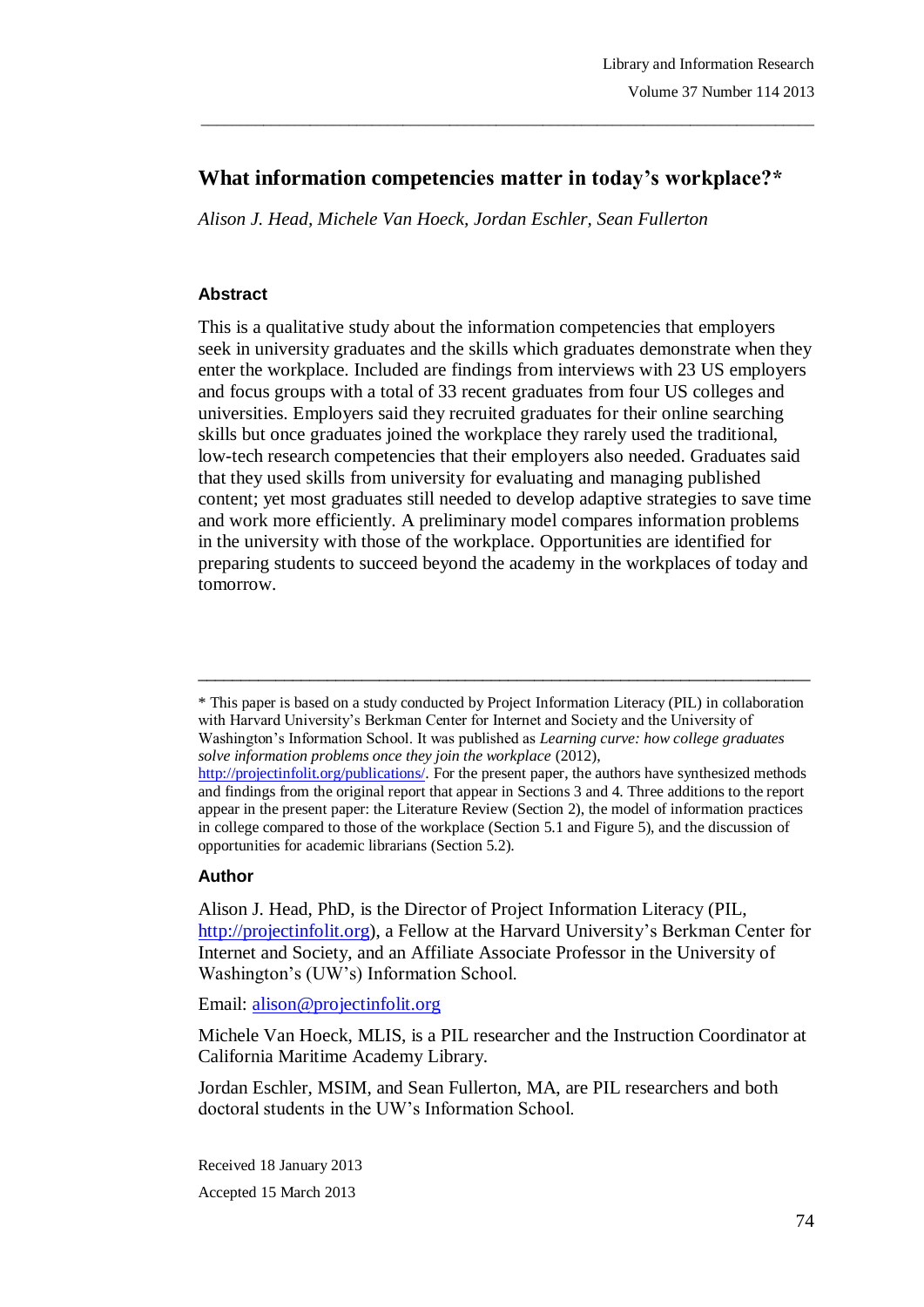## **1 Introduction**

For the past two decades, library and information science researchers have asked critical questions about the efficacy of information literacy instruction programs and students" information competencies in educational settings. Despite their extensive work, one question about information literacy remains largely unanswered: How prepared are today"s students for finding, evaluating, and using information once they graduate and join the workplace?

\_\_\_\_\_\_\_\_\_\_\_\_\_\_\_\_\_\_\_\_\_\_\_\_\_\_\_\_\_\_\_\_\_\_\_\_\_\_\_\_\_\_\_\_\_\_\_\_\_\_\_\_\_\_\_\_\_\_\_\_\_\_\_\_\_\_\_\_\_\_\_\_\_\_\_\_\_\_\_

In this paper, we present qualitative findings about the information competencies needed for solving workplace information problems. We studied this topic from two perspectives: that of the employers who hire graduates, and that of graduates who have recently started work.

During the winter and spring of 2012, we conducted 23 in-depth interviews with US employers about their evaluation of recent university graduates as information problem-solvers. We also moderated five focus group sessions with 33 recent graduates from US colleges and universities to explore the information competencies they applied and developed as they transitioned from university to the workplace.

The primary contribution of this paper is to provide understanding about what employers expect and need from graduates and what information skills many graduates bring to the workplace.

## **2 Literature review**

The term "information literacy" first appeared in workplace discourse during the 1970s, indicative of the paradigmatic shift from the industrial to the digital age. In 1974, the president of the Information Industry Association called for an "information literate workforce" skilled at applying information resources in their daily jobs (Zurkowski, 1974). Within twenty years, this nascent goal was all but superseded by strategies for organizational knowledge sharing (Davenport and Prusak, 1998; Drucker, 1988; Nonaka and Takeuchi, 1995).

Further, in 1989 when information literacy became an essential element of the academic library"s mission, competencies were codified into tangible, specific learning outcomes (Maughan, 2001). In its Presidential Committee Final Report, the Association of College and Research Libraries (ACRL) described information literacy as a set of standards and abilities for both recognizing when information is needed and having the skills to effectively find, evaluate and apply that information (ACRL, 1989). In 2000, ACRL updated its standards in response to pressing issues about the complexity of the information retrieval environment (ACRL, 2000).

Other research has shown a vital link between higher education, information literacy and lifelong learning (Blanchard, 2012; Candy, 2000, 1991; Hake, 1999; Istance, 2003; Jongbloed, 2002; Shanahan, 2007; Steur, Jansen and Hofman, 2012). This has influenced policies related to strengthening the response to the global economic downturn, in part due to labour force shifts with lifelong learning and vocational education and training (VET) programs in the European Union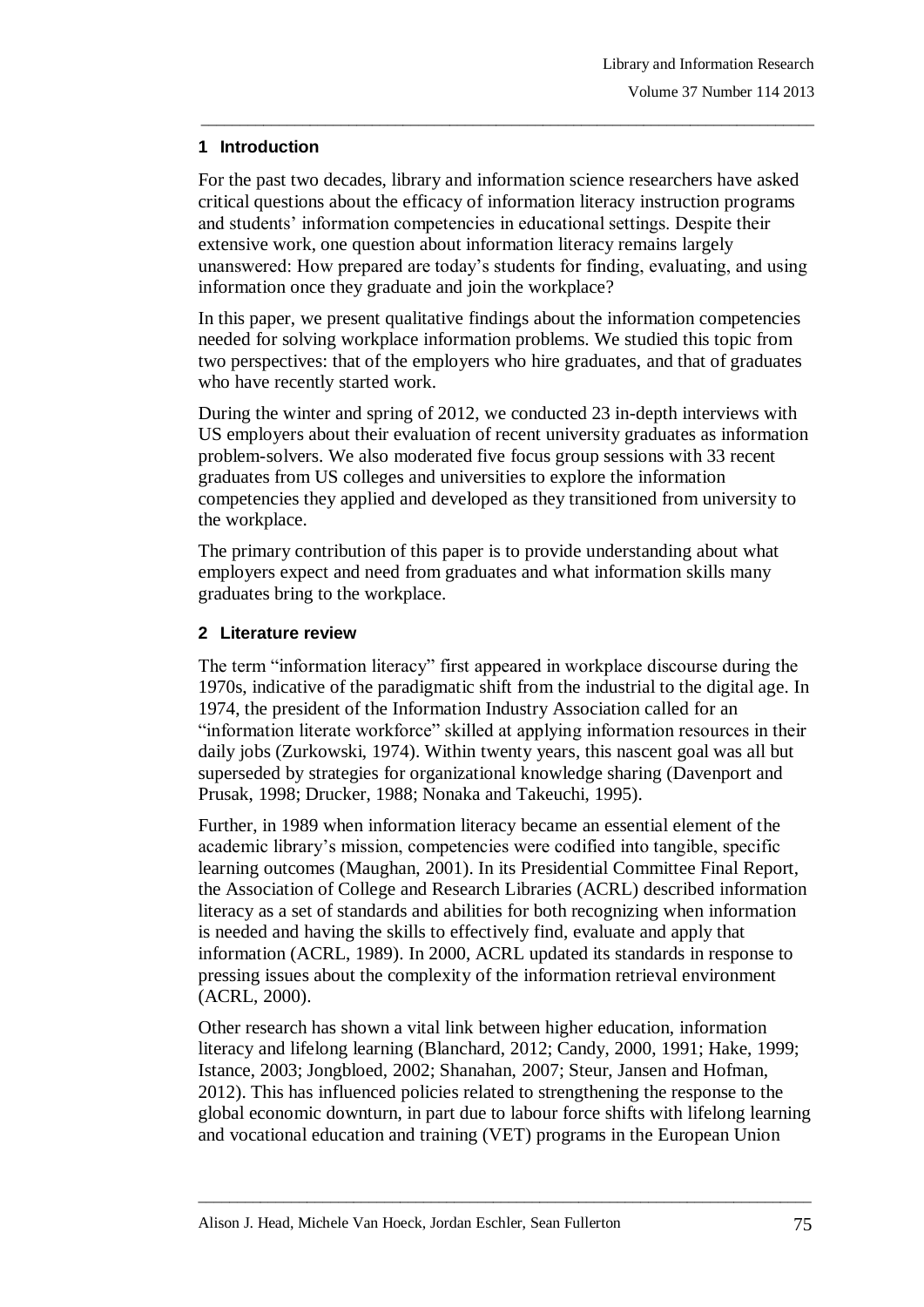(European Centre for the Development of Vocational Training, 2011; Solidar, 2011).

\_\_\_\_\_\_\_\_\_\_\_\_\_\_\_\_\_\_\_\_\_\_\_\_\_\_\_\_\_\_\_\_\_\_\_\_\_\_\_\_\_\_\_\_\_\_\_\_\_\_\_\_\_\_\_\_\_\_\_\_\_\_\_\_\_\_\_\_\_\_\_\_\_\_\_\_\_\_\_

Even before this, universities and government agencies had issued several relevant joint reports. These have two distinct views about why lifelong learning is integral to higher education: (1) to guarantee a competitive workforce in times of turbulent global change (CEC, 1995; OECD 1973); and (2) to promote personal growth and social equality, and enrich society (Cropley, 1977; DfEE, 1998; Faure et al., 1972).

Notably, the report by the Australian National Board of Employment, Education, and Training (NBEET) supports both the economic and cultural rationales that are needed for lifelong learning, while highlighting the importance of information literacy in achieving it (Candy, Crebert, and O"Leary, 1994). The authors conclude that lifelong learning skills – not disciplinary content – need to be at the core of the undergraduate experience. Five critical skills for lifelong learning were identified: an inquiring mind, "helicopter vision" (i.e., a cross-disciplinary approach), a sense of personal agency, a repertoire of learning skills, and information literacy.

Numerous books and studies have been devoted to information literacy instruction (Gavin, 2008; Head and Eisenberg, 2009, 2010; Radcliff, 2007; Warner, 2008; Oakleaf, 2008, 2011). Models for teaching and assessing the information problem-solving process have endured as seminal works (Andretta, 2005; Eisenberg and Berkowitz, 1988, 1990; Kuhlthau, 1994, 2004).

Despite an extensive collection of publications, the information literacy concepts and programs have their critics and limitations. Scholars have claimed that information literacy"s singular confinement to the educational community has created a significant knowledge gap (Hultgren and Limberg, 2003; Kirton and Barham, 2005; Lloyd, 2010b; Lloyd and Williamson, 2008). Few library and information science journal studies have delved into the study of workplace information literacy and lifelong learning (Lloyd, 2010a; Lloyd and Williamson, 2008). Even fewer books have laid out an understanding of information literacy processes in the workplace (Goad, 2002; Lloyd, 2010b).

In the remainder of this review section, we summarize the comparatively small body of research that has investigated information literacy beyond educational institutions. We divide our review into three sections: (1) early studies of the workplace information literacy process by profession, (2) research into the social side of workplace research, and (3) employers' perceptions of information literacy.

## **2.1 Early studies**

The availability and use of commercial databases increased in the 1970s and 1980s. Research was conducted about scientists (Crawford, 1971; Gralewska-Vickery, 1976; Pinelli et al., 1993; Price, 1963), research and design teams (Rosenbloom and Wolek,1967), physicians (Stinson and Mueller, 1980; Strasser, 1978), academics (Hurd, Weller and Curtis, 1992; 1996), attorneys (Cohen, Berring, and Olsen, 1989), nurses (Blythe and Royle, 1993; Corcoran-Perry and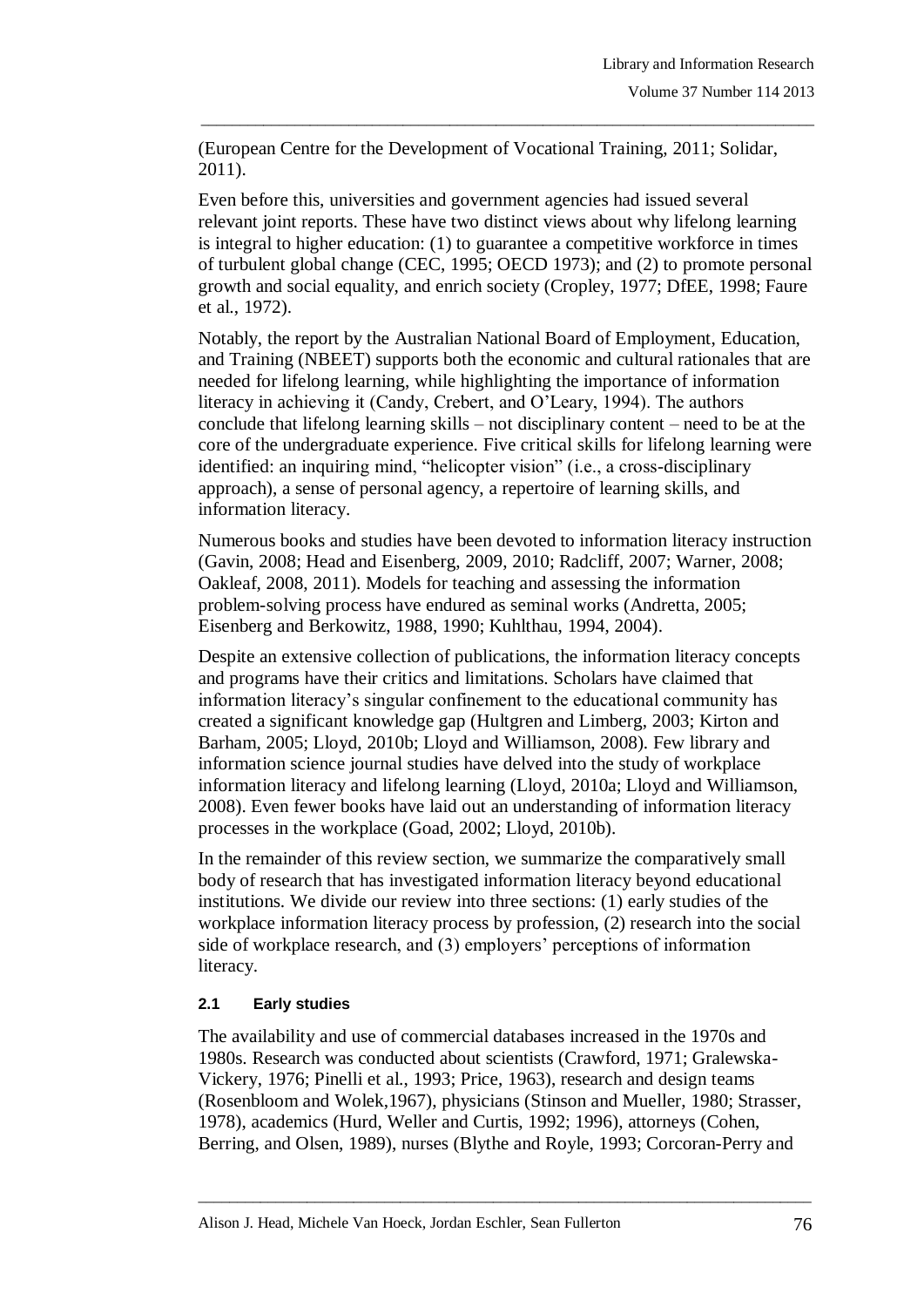Graves, 1990), and engineers (King, Casto, and Jones, 1994). Despite this substantial body of literature about the information-seeking behaviour of highly trained professionals, few generalizable models emerged about how workers, as a whole, conducted workplace research across a variety of industries and occupations.

\_\_\_\_\_\_\_\_\_\_\_\_\_\_\_\_\_\_\_\_\_\_\_\_\_\_\_\_\_\_\_\_\_\_\_\_\_\_\_\_\_\_\_\_\_\_\_\_\_\_\_\_\_\_\_\_\_\_\_\_\_\_\_\_\_\_\_\_\_\_\_\_\_\_\_\_\_\_\_

One attempt to develop a model of workplace information literacy followed (Bruce, 1999). Christine Bruce examined how professionals at universities in Australia (n=60) conceptualized and practiced information literacy in the course of their work. Bruce applied a phenomenographic investigation from higher education to reveal "seven faces of information literacy" (Bruce, 1997, 1999). Each of Bruce's constructs was mapped to how individuals may experience information literacy in the workplace. Bruce concluded information literacy is critically relevant at both the individual and team level in learning organizations, and in a broader sense, to lifelong learning.

Delving into the process of workplace research, Bonnie Cheuk constructed a model for workplace information literacy based on in-depth interviews (n=6) with mid-career auditors in Singapore (Cheuk, 2008). Her two-stage model traces the workflow of an auditor's effective use of information using information consumption and information supply. Cheuk"s consumption stage is characterized by an iterative process of task definition and seeking and using information; the supply stage is marked by a similarly iterative process of defining objectives and presenting a subset of gathered information. The strength of Cheuk"s research is her model's recursive approach, which is less linear than models emphasizing information presentation and information seeking, such as Eisenberg"s and Berkowitz's Big6 model (1990).

One limitation of the early studies about workplace information literacy has been the emphasis on studying "white collar" professions. A few of these studies investigated the information seeking behaviour of workers in vocational and technical fields, such as dental assisting, law enforcement and rescue, nursing, air conditioning, or construction management (Birdet al., 2012; Bruce, 1999; Cooney, 2005; Lloyd, 2010b). A line of research about the social side of workplace learning explored new territory by investigating the information practices of workers in vocational and paraprofessional jobs.

## **2.2 Social side of workplace learning**

The importance of human relationships for sharing and fostering information literacy practices runs through the social learning literature (O"Farrill, 2010; Crawford and Irving, 2009; Somerville, Howard, and Mirijamdotter, 2009; Weiner, 2011). Intertwined with this discussion is the broader concept of communities of practice, or situational aspects of learning (Lave and Wenger, 1991; Wenger, 1998, Brown and Duguid, 1991, DePalma, 2009). Brown and Duguid (1991) argued social interactions are highly contextualized and developed in situ as new employees become insiders to the community"s shared meanings for understanding complex activities. Wenger"s (1998) classic case study of insurance claims processors highlights the degree to which newer employees turn to more experienced colleagues to learn procedural and standard practices.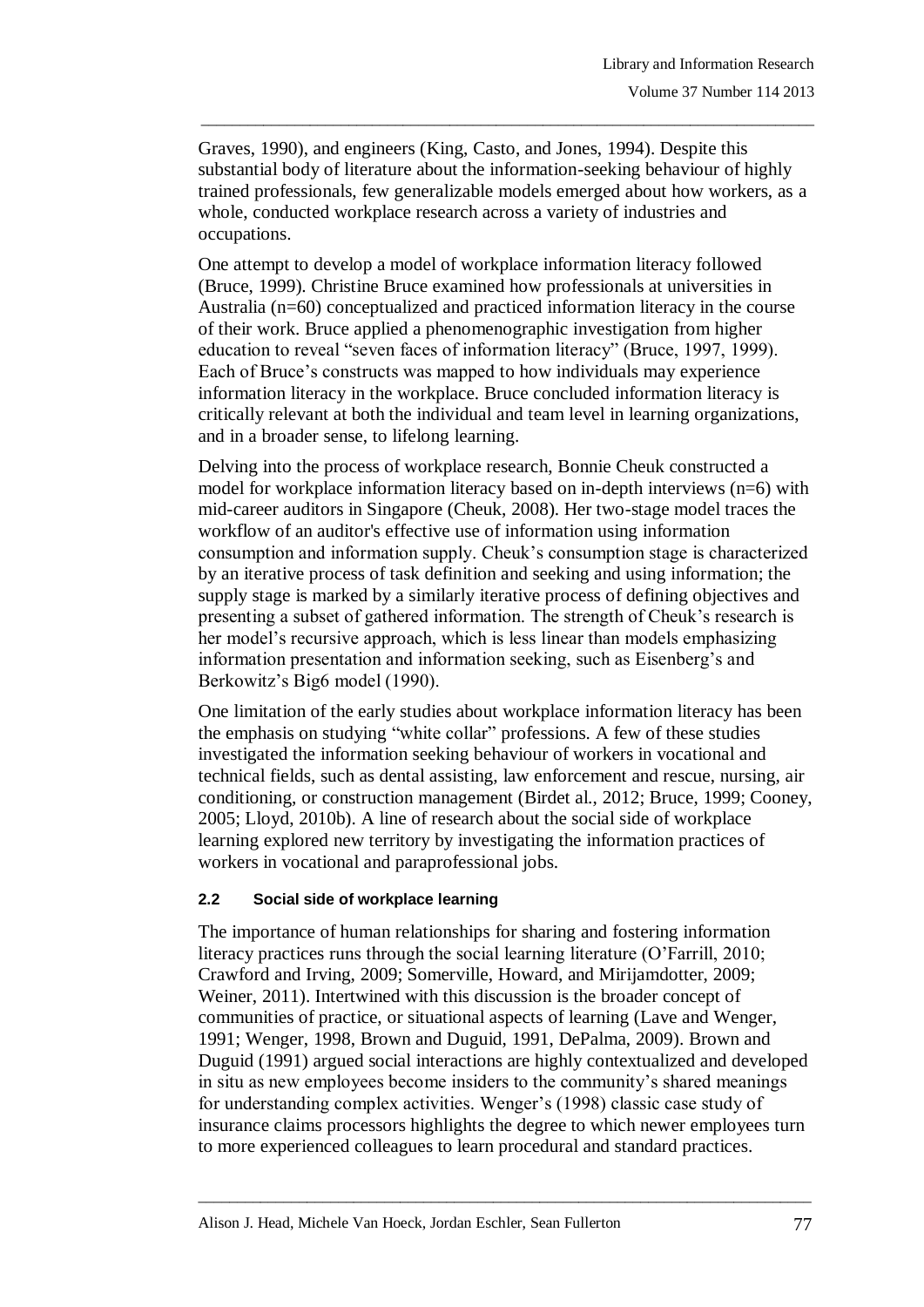DePalma"s (2009) study of a group of social activists analysed the possibilities of learning in organizations that are more fluid and transformative in their organizational goals.

\_\_\_\_\_\_\_\_\_\_\_\_\_\_\_\_\_\_\_\_\_\_\_\_\_\_\_\_\_\_\_\_\_\_\_\_\_\_\_\_\_\_\_\_\_\_\_\_\_\_\_\_\_\_\_\_\_\_\_\_\_\_\_\_\_\_\_\_\_\_\_\_\_\_\_\_\_\_\_

Annemaree Lloyd has expanded this work using constructivist grounded theory to study how cultural tools and activity shape individuals" learning and informationseeking behaviours. Lloyd found that there was a key difference in how information is handled between the "blue-collar" trades and the "white-collar" professions (Lloyd 2005; 2010b). In vocational settings – where hands on training and embodied knowledge is critical – graduates sought out and relied on highly contextualized information, learned from co-workers in order to get tasks completed. In contrast, graduates working in white-collar professions tended to rely on finding and using published sources of information, in order to conduct comprehensive research for better understanding and resolving information problems.

Using a series of semi-structured interviews (n=20), Lloyd investigated workplace information literacy and firefighters' reliance on three sources of information: (1) textual sources to master institutional practices, (2) social information to learn workplace views of practice, and (3) embodied learning to learn observable practices from co-workers (Lloyd, 2005). In a subsequent study, Lloyd studied ambulance officers, paraprofessionals in Australia (Lloyd, 2009). In this work, Lloyd argued for recasting information literacy as a holistic practice of engagement and connection with social and physical experiences with information, thus making information literacy more transferable across education, the workplace and lifelong learning.

Lloyd has argued in a later work that information literacy can be understood as an information practice (Lloyd, 2010a). She has described information literacy practices as being a collection of "information-focused activities that are constituted within larger integrative practices" that may vary depending on certain contexts, including educational and workplace settings (Lloyd, 2010a, 249). Lloyd"s argument is influenced by US philosopher Theodore Schatzki"s discussion of social practices as being organized by understandings, rules, and "teleoaffective structures" (Schatzki, 2002).

Other researchers have taken a social constructivist approach, pointing to the critical role of communities of practice for developing information literacy in the workplace by drawing on studies of health care workers, social workers, and civil servants (Crawford and Irving, 2009). Eraut (2007) has discussed the importance of new employees" asking questions and locating key people who can serve as information resources.

Hepworth and Smith (2008) interviewed eleven non-academic university staff, who reported using strategies such as social networking to identify and interpret information problems. Subjects reported that the social skills necessary to successfully network in solving information problems were essential, yet they reported time pressures kept them from more thoroughly tackling information tasks.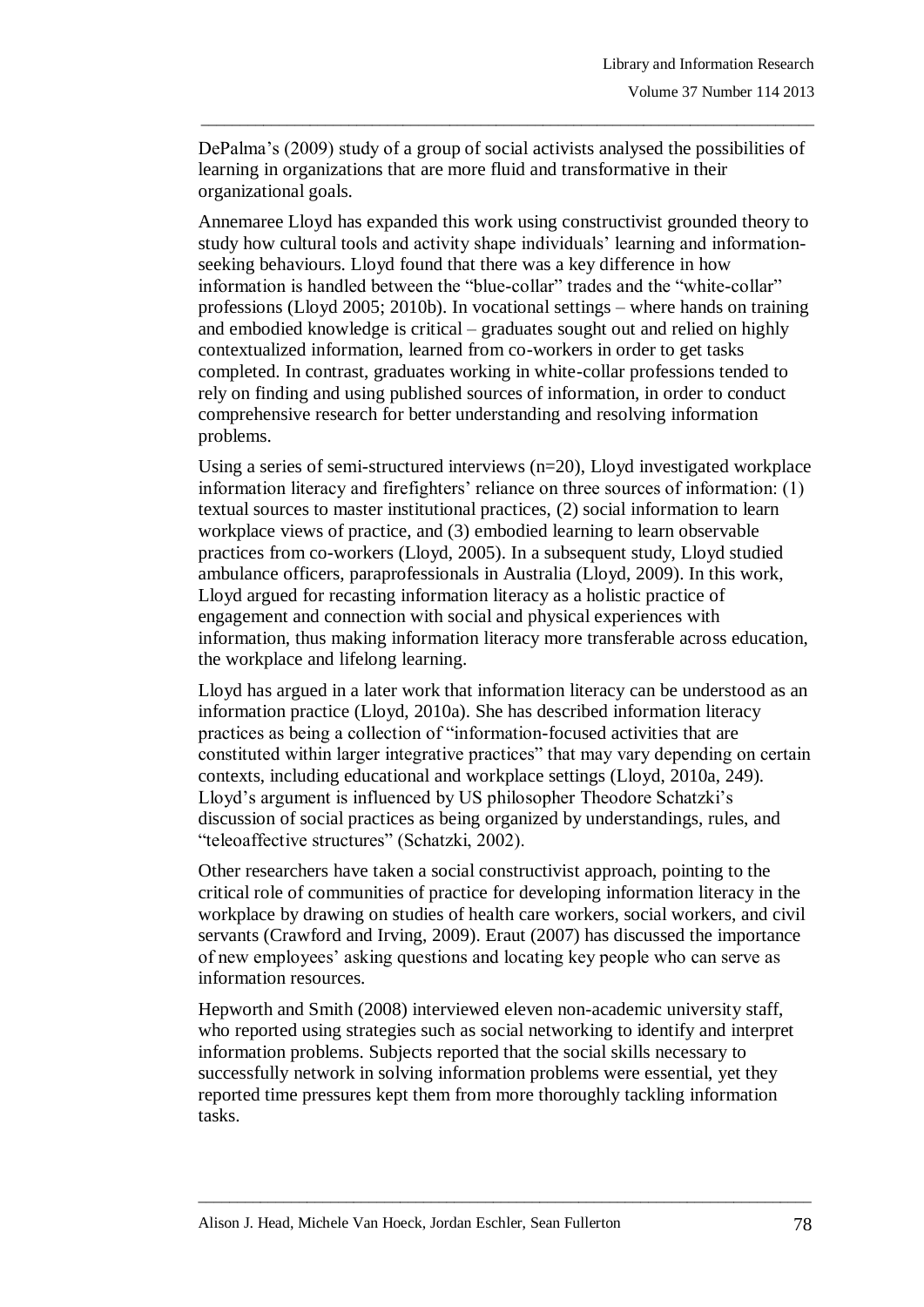One strength of this group of studies is its emphasis on how learning and knowing occurs in organizations. At the same time, a shortcoming is its concentration on a few professions instead of across organizations and industries.

\_\_\_\_\_\_\_\_\_\_\_\_\_\_\_\_\_\_\_\_\_\_\_\_\_\_\_\_\_\_\_\_\_\_\_\_\_\_\_\_\_\_\_\_\_\_\_\_\_\_\_\_\_\_\_\_\_\_\_\_\_\_\_\_\_\_\_\_\_\_\_\_\_\_\_\_\_\_\_

#### **2.3 Employers' perceptions of information literacy**

More recently, studies have been published about employers' perceptions of information literacy needs throughout the workplace. Conley and Gil (2011) surveyed US employers (n=55) at a careers fair about their awareness of and views on information literacy skills. Most employers were unfamiliar with the phrase "information literacy", yet they agreed it was important for employees to be able to find, evaluate, and use information. Most reported that business school graduates lacked these skills.

Klusek and Bornstein (2006) analysed quantitative data from an occupational information database to correlate ACRL information literacy standards with employers' job specifications in business and finance. The authors concluded information literacy skills were core competencies for most business and finance careers, not a specialized set of skills of a certain job title.

Sokoloff (2012) interviewed professionals (n=15) who supervised recent graduates from a US business school, asking them about information seeking and use in their workplaces, and about the preparedness of graduates to meet these needs. Sokoloff found employers frequently had a difficult time distinguishing information literacy and research skills from other skills such as presentation, writing, and technology competency. Moreover, employers reported they did not assign research tasks to new recruits unless they were to be assisted by senior staff.

In 2011, the National Association of Colleges and Employers (NACE) asked US employers (n=244) how much importance they attached to various workplace skills when recruiting graduates. For each skill, respondents gave a rating on a scale from 1 to 5, where 1 meant "not important" and 5 meant "extremely important". "Obtaining and processing information" ranked fourth in a list of ten skills. On average, respondents rated it 4.46: somewhere between "very important" and "extremely important" (NACE, 2011; see Table 1).<sup>1</sup>

Taken together, these studies show that employers place a higher premium on graduates" information competencies. Yet the results of these employer surveys do not say which information competencies are important in the workplace and why. Very little is known about how university graduates make the critical information transition from college to the workplace and how they adapt and learn information skills in new settings.

\_\_\_\_\_\_\_\_\_\_\_\_\_\_\_\_\_\_\_\_\_\_\_\_\_\_\_\_\_\_\_\_\_\_\_\_\_\_\_\_\_\_\_\_\_\_\_\_\_\_\_\_\_\_\_\_\_\_\_\_\_\_\_\_\_\_\_\_\_\_\_\_\_\_\_\_\_\_\_

l

<sup>1</sup> After our study had concluded, a new NACE study reported in its 2013 Job Outlook that employers ranked "obtaining and processing information" fifth out of ten skills they considered important during the recruiting process.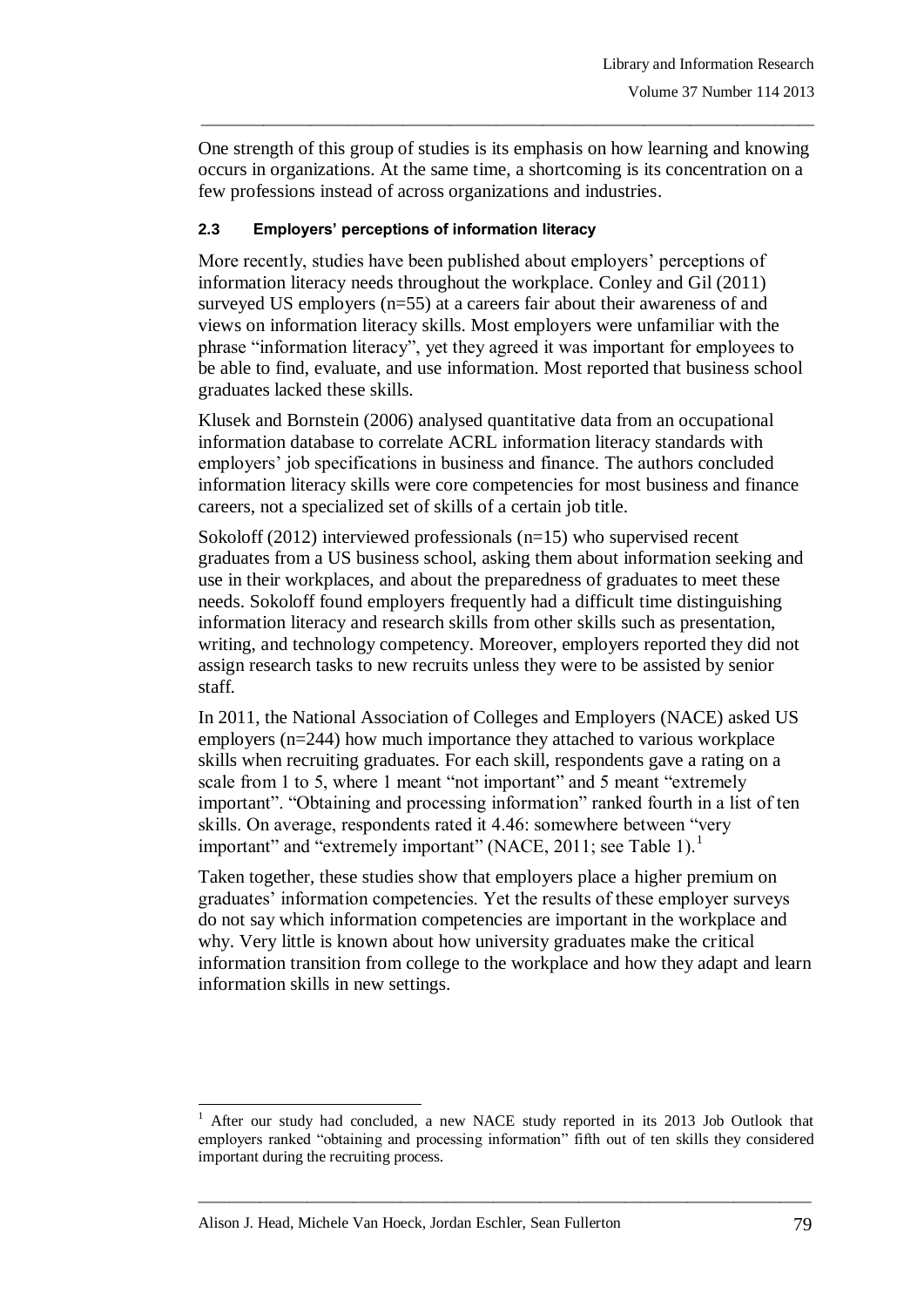| <b>Skill / Quality</b>                                                                | <b>Ranking</b> |
|---------------------------------------------------------------------------------------|----------------|
| 1. Ability to work in a team structure                                                | 4.60           |
| 2. Ability to verbally communicate with people inside and<br>outside the organization | 4.59           |
| 3. Ability to make decisions and solve problems                                       | 4.49           |
| 4. Ability to obtain and process information                                          | 4.46           |
| 5. Ability to plan, organize and prioritize work                                      | 4.45           |
| 6. Ability to analyse quantitative data                                               | 4.23           |
| 7. Possession of technical knowledge related to the job                               | 4.23           |
| 8. Proficiency with computer software programs                                        | 4.04           |
| 9. Ability to create and/or edit written reports                                      | 3.65           |
| 10. Ability to persuade or influence others                                           | 3.51           |

\_\_\_\_\_\_\_\_\_\_\_\_\_\_\_\_\_\_\_\_\_\_\_\_\_\_\_\_\_\_\_\_\_\_\_\_\_\_\_\_\_\_\_\_\_\_\_\_\_\_\_\_\_\_\_\_\_\_\_\_\_\_\_\_\_\_\_\_\_\_\_\_\_\_\_\_\_\_\_

# **Table 1: Relative importance of skills of new recruits (taken from the** *NACE 2011 Job Outlook* **with the permission of the NACE, copyright holder).**

The purpose of our research study was to address these limitations by collecting and analysing data about the information competencies that employers need and expect from graduates, and what graduates may contribute from their college learning experiences. Findings from employers and graduates are insightful and valuable for understanding the preparedness of college graduates for solving information problems across the workplace where many will spend a large part of their lives.

# **3 Methodology**

The goal of our study was twofold:

- 1. to understand what employers need from graduates;
- 2. to explore what skills and strategies today"s graduates demonstrate.

The research questions were as follows:

1. What information competencies do employers need from graduates at the hiring stage?

2. How do newly-recruited graduates approach solving information problems in the workplace, according to employers?

3. What information practices and strategies do newly-recruited graduates say that they adapt, use, and develop for solving information problems once they join the workplace?

We interviewed employers and conducted focus groups with a sample of recent graduates to gather qualitative data. Both methods allow for asking open-ended questions so that the discussions can freely explore new areas of research and examine complex questions.

## **3.1 Phase one: employer interviews**

We conducted 23 telephone interviews with employers, each lasting between 45 and 60 minutes. For each organization, we interviewed one person who hired, trained, and / or supervised recent university graduates in entry-level positions and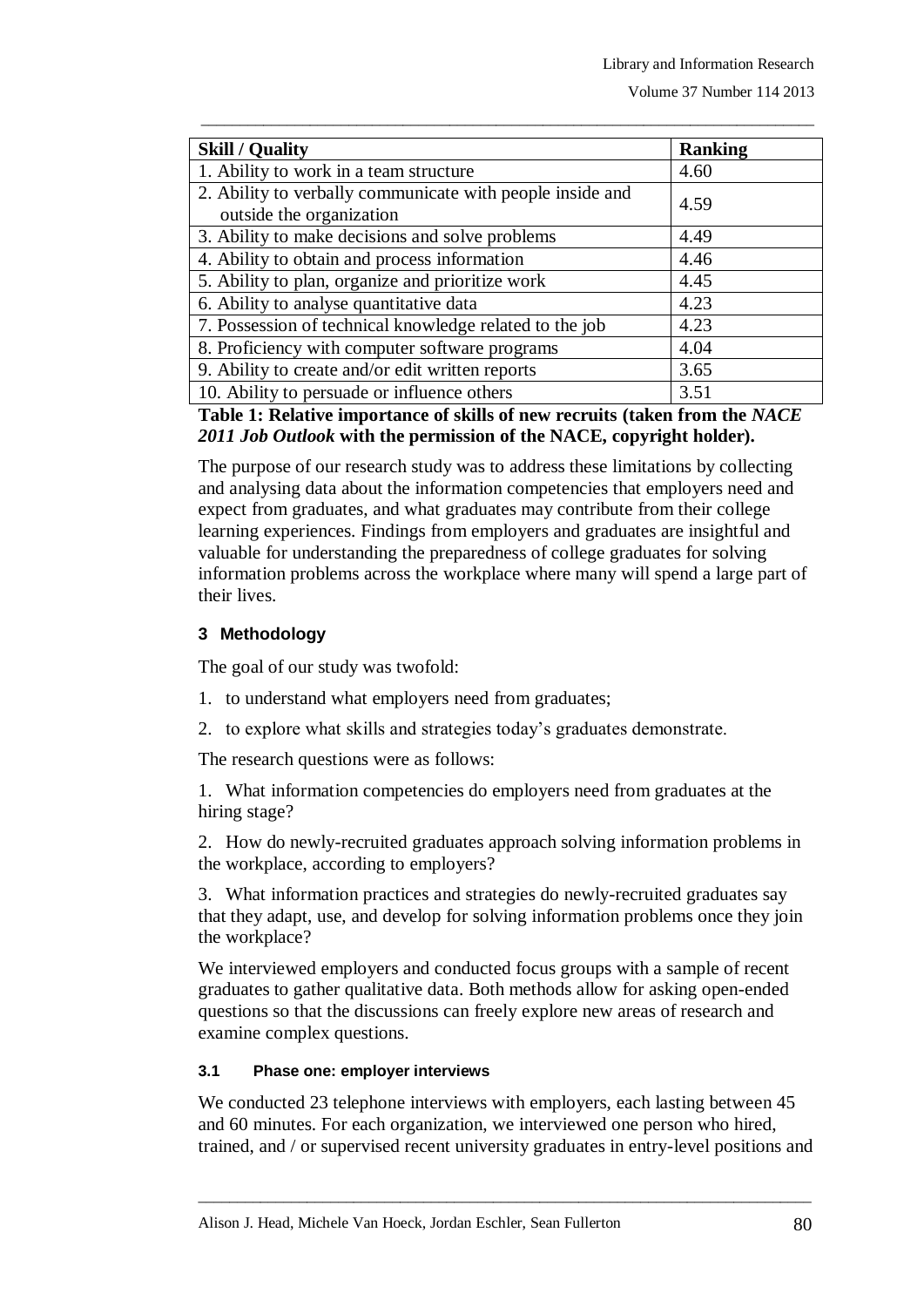| or post-college internships. Our sample of organizations included a range of |
|------------------------------------------------------------------------------|
| industries, such as engineering, financial services, government, media,      |
| technology, and transportation.                                              |

\_\_\_\_\_\_\_\_\_\_\_\_\_\_\_\_\_\_\_\_\_\_\_\_\_\_\_\_\_\_\_\_\_\_\_\_\_\_\_\_\_\_\_\_\_\_\_\_\_\_\_\_\_\_\_\_\_\_\_\_\_\_\_\_\_\_\_\_\_\_\_\_\_\_\_\_\_\_\_

| <b>Employer</b>                                     | <b>Location</b>     | <b>Employees</b> | <b>Industry</b>                   |
|-----------------------------------------------------|---------------------|------------------|-----------------------------------|
| <b>Battelle Memorial</b><br>Institute               | Columbus, OH        | 24,500           | Engineering                       |
| <b>BlueKai</b>                                      | Bellevue, WA        | 42               | Technology (consumer<br>products) |
| <b>Brookings Institution</b>                        | Washington,<br>D.C. | 450              | Policy / research                 |
| <b>Capital Fellows</b><br>Program                   | Sacramento,<br>CA   | 11               | Government / educational          |
| Credo Reference                                     | Boston, MA          | 14               | Technology (library<br>sector)    |
| Discovery<br>Communications                         | New York, NY        | 4,600            | News / media                      |
| <b>FBI</b>                                          | Washington,<br>D.C. | 38,850           | Government                        |
| <b>Fluke Manufacturing</b>                          | Everett, WA         | 4,000            | Manufacturing                     |
| Fred Hutchinson<br><b>Cancer Research</b><br>Center | Seattle, WA         | 3,207            | Healthcare / research             |
| <b>KPMG</b>                                         | Seattle, WA         | 140,000          | Financial services                |
| Marriott International,<br>Inc.                     | Bethesda, MD        | 120,000          | Hospitality (lodging)             |
| The Media<br>Consortium                             | Washington,<br>D.C. | $\overline{2}$   | Media / news (non-profit)         |
| Microsoft                                           | Redmond, WA         | 90,000           | Technology (consumer<br>products) |
| Mother Jones                                        | San Francisco       | 59               | Media / news                      |
| Nationwide Insurance                                | Columbus, OH        | 36,023           | Financial services                |
| OCLC                                                | Dublin, OH          | 1,058            | Technology (library<br>sector)    |
| Pariveda Solutions                                  | Dallas, TX          | 350              | Management consulting             |
| Port of Los Angeles                                 | San Pedro, CA       | 16,000           | Transportation                    |
| The Press Democrat                                  | Santa Rosa,<br>CA   | 316              | News / media                      |
| Price Pump                                          | Sonoma, CA          | 27               | Manufacturing                     |
| <b>Serial Solutions</b>                             | Seattle, WA         | 200              | Technology (library<br>sector)    |
| Smithsonian                                         | Washington,<br>D.C. | 6,300            | Government (museums)              |
| <b>SS&amp;G</b> Financial<br>Services, Inc.         | Cleveland, OH       | 414              | Financial services                |

**Table 2: Employers interviewed (n=23 U.S. organizations).**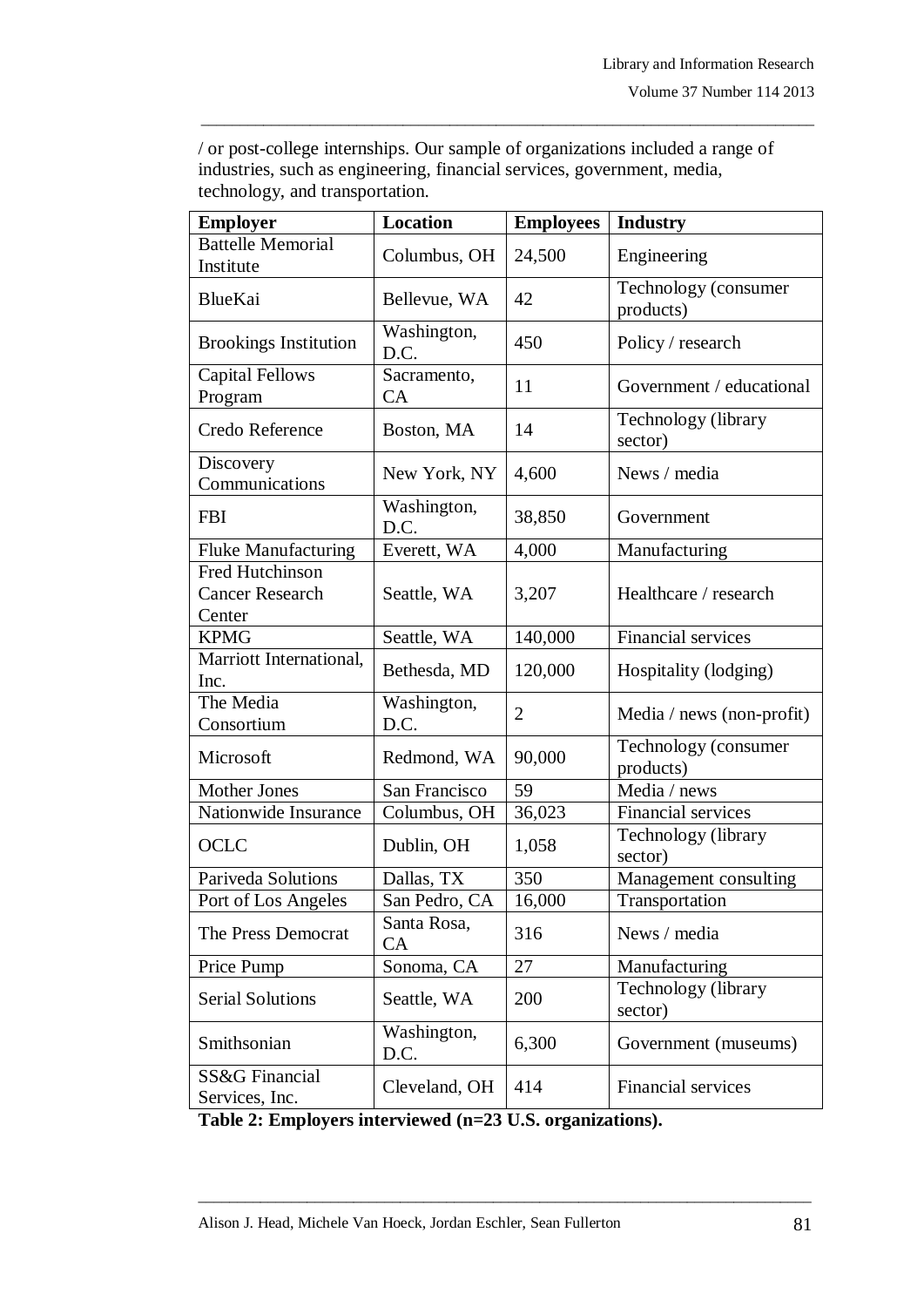We obtained our sample from multiple sources, including postings on career websites, such as Vault.com, and from career placement services on campuses. Table 2 gives the organizations in our interview sample; Table 3 gives the characteristics of the interviewees from these organizations, and of the new recruits whom they discussed.

\_\_\_\_\_\_\_\_\_\_\_\_\_\_\_\_\_\_\_\_\_\_\_\_\_\_\_\_\_\_\_\_\_\_\_\_\_\_\_\_\_\_\_\_\_\_\_\_\_\_\_\_\_\_\_\_\_\_\_\_\_\_\_\_\_\_\_\_\_\_\_\_\_\_\_\_\_\_\_

| <b>Employer-interviewee details</b>            |                | <b>Frequency</b> Relative freq. |  |
|------------------------------------------------|----------------|---------------------------------|--|
| Gender                                         |                |                                 |  |
| Female                                         | 9              | 39%                             |  |
| Male                                           | 14             | 61%                             |  |
| Job title of interviewee                       |                |                                 |  |
| Executive level director/manager               | 9              | 39%                             |  |
| Mid-level manager                              | 9              | 39%                             |  |
| Professional staff (e.g., attorney, librarian) | 5              | 22%                             |  |
| Years employed at organization*                |                |                                 |  |
| $1-4$ years                                    | 8              | 35%                             |  |
| $5-8$ years                                    | 6              | 26%                             |  |
| $9-15$ years                                   | $\overline{2}$ | 8%                              |  |
| Over 15 years                                  | 7              | 30%                             |  |
| Disciplinary fields of recruits discussed*     |                |                                 |  |
| Arts and humanities                            | 10             | 43%                             |  |
| Business administration                        | 5              | 22%                             |  |
| Engineering                                    | 3              | 13%                             |  |
| Social sciences                                | $\overline{2}$ | 9%                              |  |
| Computer science                               |                | 4%                              |  |
| Occupational programs (e.g., nursing)          |                | 4%                              |  |
| Sciences                                       |                | 4%                              |  |

\* *Percentages may not add up to 100% due to rounding.*

#### **Table 3: Employer-interviewees (n=23 representatives of U.S. organizations).**

We asked employers open-ended questions in audio recorded, semi-structured interviews, covering three topics:

1. employers" expectations of graduates as information seekers and users;

2. employers" assessments of the strengths of graduates in solving information problems in the workplace;

3. employers" assessments of the weaknesses of graduates in solving information problems in the workplace.

In our interviews, we used the terms solving information problems interchangeably with research.

Once the sessions concluded, we used a latent coding method for analytic reduction and interpreting underlying patterns in the data. The coding guide followed Costa and Kallick (2008).

#### **3.2 Phase Two: Focus groups with graduates**

We moderated five focus groups with a total of 33 recent graduates from four U.S. colleges and universities. We used one-hour sessions to collect data about their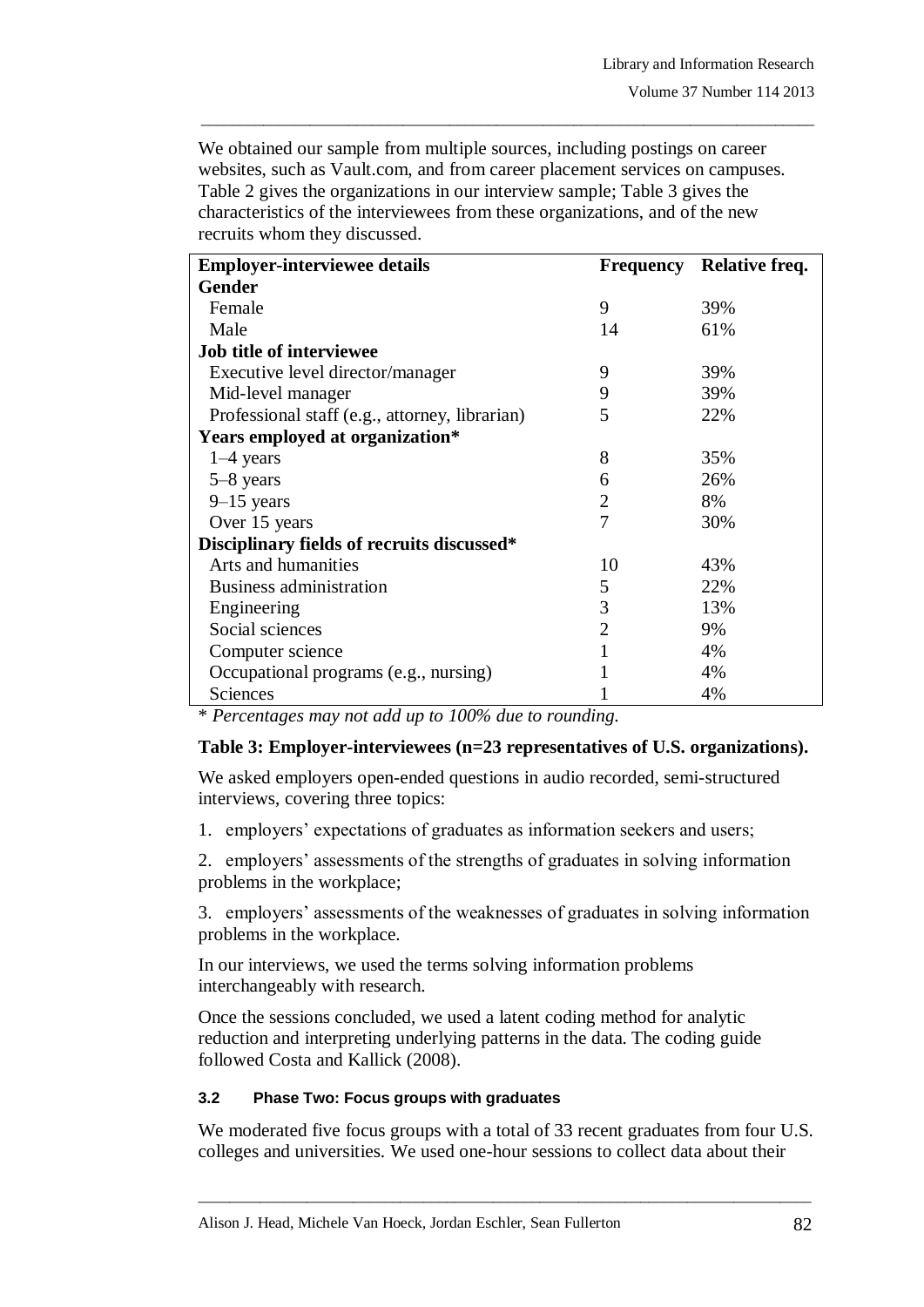research habits, behaviours, and experiences in the workplace. Educational institutions represented in the focus groups were one four-year public institution, two four-year private institutions, and one two-year community college.<sup>2</sup>

\_\_\_\_\_\_\_\_\_\_\_\_\_\_\_\_\_\_\_\_\_\_\_\_\_\_\_\_\_\_\_\_\_\_\_\_\_\_\_\_\_\_\_\_\_\_\_\_\_\_\_\_\_\_\_\_\_\_\_\_\_\_\_\_\_\_\_\_\_\_\_\_\_\_\_\_\_\_\_

We defined *recent graduates* as students who had graduated in the last six years (2005–2011) with a BA or a BS from a four-year institution, or in the case of community colleges, an AA. We excluded potential participants from the sample who were enrolled in any kind of graduate program at the time of the interviews. We obtained a random sample of graduates by collaborating closely with the library and foundation office at each institution in our sample. The foundation office was able to provide us with a random sample of graduates who lived with 30 miles of the institution from which they graduated and for whom the institution had email addresses they were willing to share for the study. Details of the sample of recent graduates are given in Table 4.

Before the sessions began, each participant was given a \$10 Amazon gift card as a thank you for his or her time. A PIL moderator led an audio-recorded discussion about three topics:

1. the types of information problems that participants had encountered;

2. differences between solving information problems in the workplace and solving them at university;

3. competencies and strategies used for solving information problems.

The distinction between competencies and strategies is described in detail below.

Afterwards PIL moderators identified the most frequently occurring trends. Trends were divided into three categories, including participants" discussion about:

- 1. the difficulties of moving from university to the workplace;
- 2. preparedness for solving information problems in the workplace;
- 3. strategies that graduates used to adapt themselves to the workplace.

During our analysis, we defined *competencies* as the skills and knowledge needed to solve an information problem. We defined *strategies* as deliberate plans, often highly individualized, and utilizing competencies to achieve an objective, depending on the problem and other constraints. For the purpose of our study, we have defined *information practices* as the information-related activities individuals repeatedly engage in for solving information problems while integrating these activities into the larger workplace context and their understandings of rules, structures and organizational goals.

\_\_\_\_\_\_\_\_\_\_\_\_\_\_\_\_\_\_\_\_\_\_\_\_\_\_\_\_\_\_\_\_\_\_\_\_\_\_\_\_\_\_\_\_\_\_\_\_\_\_\_\_\_\_\_\_\_\_\_\_\_\_\_\_\_\_\_\_\_\_\_\_\_\_\_\_\_\_\_

l

<sup>&</sup>lt;sup>2</sup> These were: Harvard College (Massachusetts), University of Puget Sound (Washington State), University of Texas at Austin (Texas), and Santa Rosa Junior College (California).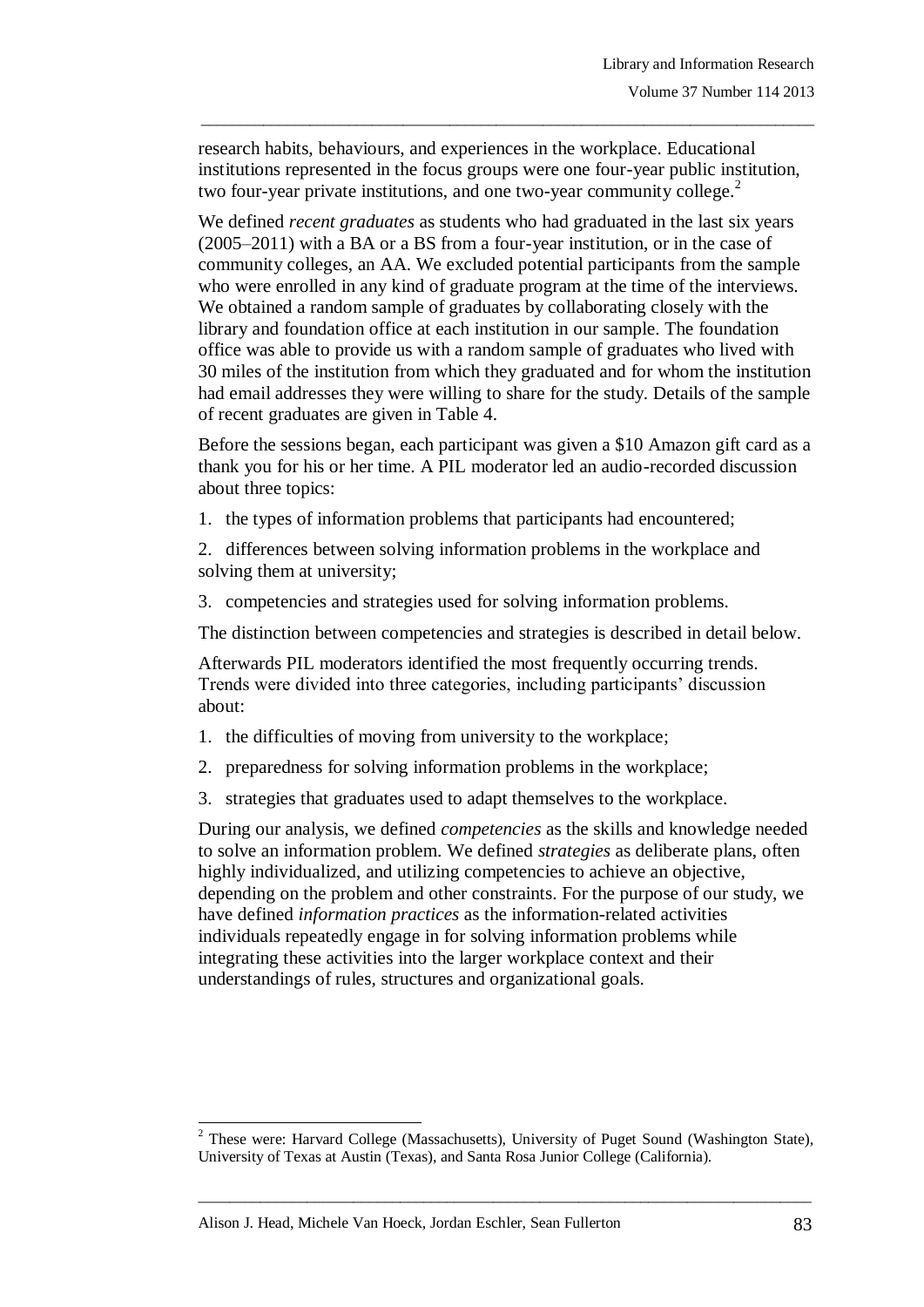| <b>Graduate Demographics</b>        | Count          | <b>Frequency</b> |  |
|-------------------------------------|----------------|------------------|--|
| At a glance                         |                |                  |  |
| Total number of US campuses         | $\overline{4}$ | 100%             |  |
| Total number of one-hour sessions   | 5              | 100%             |  |
| Total graduates in focus groups     | 33             | 100%             |  |
| <b>Gender</b>                       |                |                  |  |
| Female                              | 20             | 61%              |  |
| Male                                | 13             | 39%              |  |
| Age range                           |                |                  |  |
| 23 to 25 years old                  | 16             | 49%              |  |
| 26 to 30 years old                  | 12             | 36%              |  |
| Over 30 years old                   | 5              | 15%              |  |
| Undergraduate major *               |                |                  |  |
| Arts and Humanities                 | 10             | 30%              |  |
| Sciences                            | $\overline{7}$ | 21%              |  |
| <b>Social Sciences</b>              | 7              | 21%              |  |
| Double Majors                       | 5              | 15%              |  |
| Occupational training, inc. nursing | 3              | 9%               |  |
| <b>Business Administration</b>      | $\mathbf{1}$   | 3%               |  |
| <b>Current employment status</b>    |                |                  |  |
| Full-time employment                | 24             | 73%              |  |
| Part-time employment                | 6              | 18%              |  |
| Self-employed                       | 1              | 3%               |  |
| Not currently employed              | $\mathfrak{2}$ | 6%               |  |
| <b>Year of Graduation *</b>         |                |                  |  |
| 2011                                | $\overline{4}$ | 12%              |  |
| 2010                                | 6              | 18%              |  |
| 2009                                | 11             | 33%              |  |
| 2008                                | $\overline{4}$ | 12%              |  |
| 2007                                | $\overline{4}$ | 12%              |  |
| 2006                                | 1              | 3%               |  |
| 2005                                | 3              | 9%               |  |
| <b>Grade Point Average (GPA)</b>    |                |                  |  |
| 3.0 and lower                       | $\tau$         | 22%              |  |
| 3.1 to 3.3                          | 9              | 27%              |  |

\_\_\_\_\_\_\_\_\_\_\_\_\_\_\_\_\_\_\_\_\_\_\_\_\_\_\_\_\_\_\_\_\_\_\_\_\_\_\_\_\_\_\_\_\_\_\_\_\_\_\_\_\_\_\_\_\_\_\_\_\_\_\_\_\_\_\_\_\_\_\_\_\_\_\_\_\_\_\_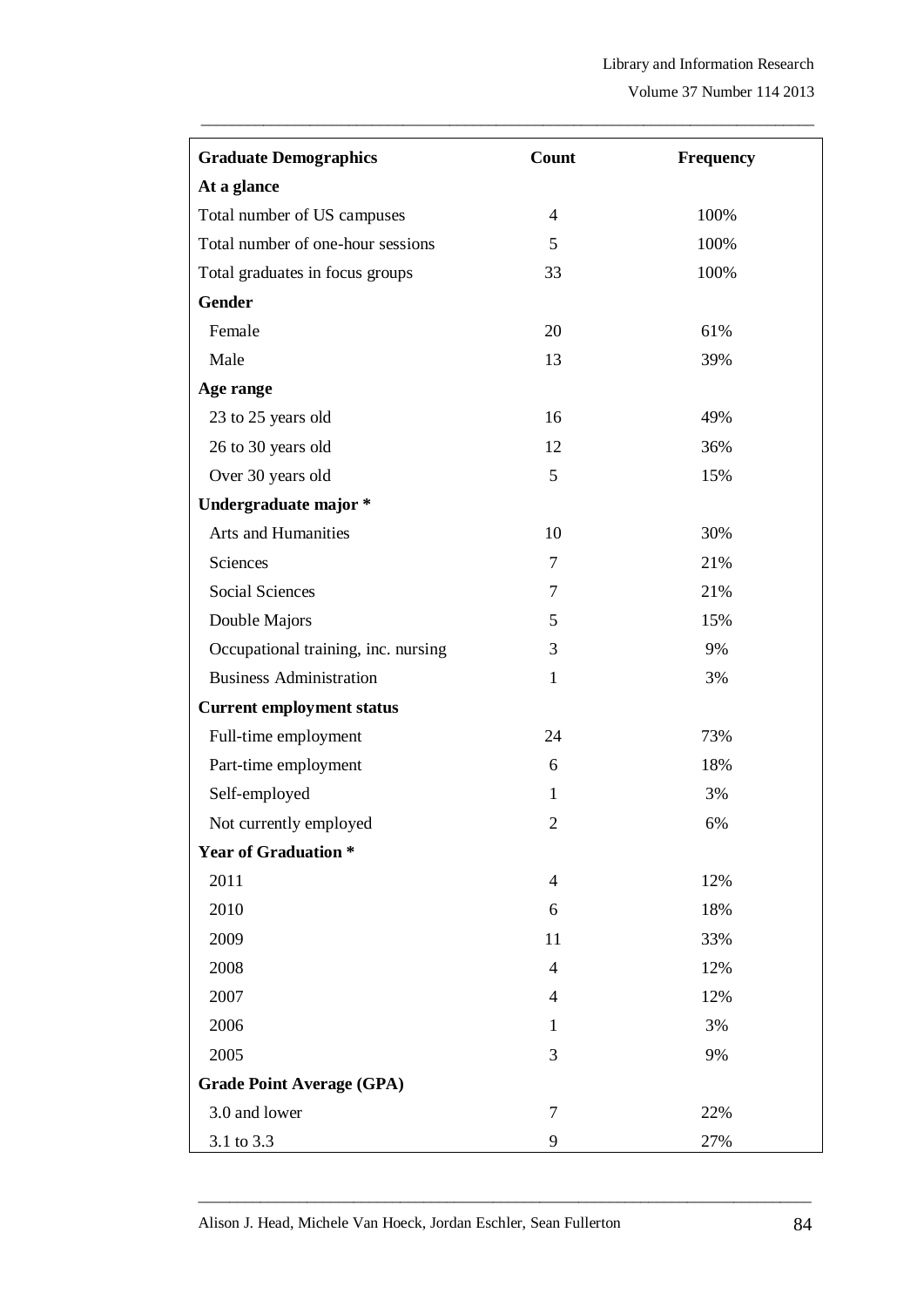Volume 37 Number 114 2013

| 3.4 to 3.7        | 39% |
|-------------------|-----|
| Over $3.7$        | 9%  |
| Declined to state | 3%  |

\_\_\_\_\_\_\_\_\_\_\_\_\_\_\_\_\_\_\_\_\_\_\_\_\_\_\_\_\_\_\_\_\_\_\_\_\_\_\_\_\_\_\_\_\_\_\_\_\_\_\_\_\_\_\_\_\_\_\_\_\_\_\_\_\_\_\_\_\_\_\_\_\_\_\_\_\_\_\_

*\* Percentages may not add up to 100% due to rounding.*

## **Table 4: Graduate focus groups (n=33 graduates).**

#### **3.3 Methodological limitations**

The response rate to our call for focus group participation for college graduates was extremely low: less than one percent at most institutions. There are several plausible explanations for the low response rate: limited interest in "post college" email, a suspicion that the email was for fundraising, or no interest in being involved with the institution after graduation.

We incorporated *methodological triangulation* into our study design. Social scientists have long argued that using more than one method to gather data increases the validity and accuracy of results (Cohen, Manion and Morrison, 2007). In our study, triangulation involved the use of two qualitative methods – employer interviews and the recent graduate focus groups – to cross-verify overarching trends we discovered about workplace information literacy.

# **4 Findings**

Because of the design of this study, we were able to compare and contrast findings between employers and graduates. In this section, we introduce employers" baseline expectations of new graduate recruits as information seekers and users, as described in employer interviews. We also detail the competency gaps employers observed graduates to have in the workplace: this allows us to compare employers" needs to graduate performance in the workplace. Finally, we contrast the information problem-solving strategies employers highly valued with the strategies graduates used to meet employers' expectations.

## **4.1 Graduates in the workplace: the employers' view**

Employer expectations proved surprisingly consistent, regardless of industry or the positions graduates accepted upon entering the workforce. Nearly all the employers we interviewed said they expected candidates to have *the ability to search online*. This catch phrase indicated any number of tasks: knowing how and where to search on the open Web, manipulating and analysing data using software such as Microsoft Excel or Access, or demonstrating competencies related to proprietary database searches, such as in Lexis-Nexis and / or THOMAS. In other cases, employers said they looked for standouts who demonstrated experience in plumbing the depths of the Web and synthesizing information from threads found on blogs, wikis, or Facebook.

Taken together, the large majority of employers had similar expectations for *baseline information competencies*. The most frequently mentioned skills included knowing how and where to find information online, without much guidance, to use a search strategy beyond the first page of Google results, and to articulate a "best solution" and conclusion from all that was found. While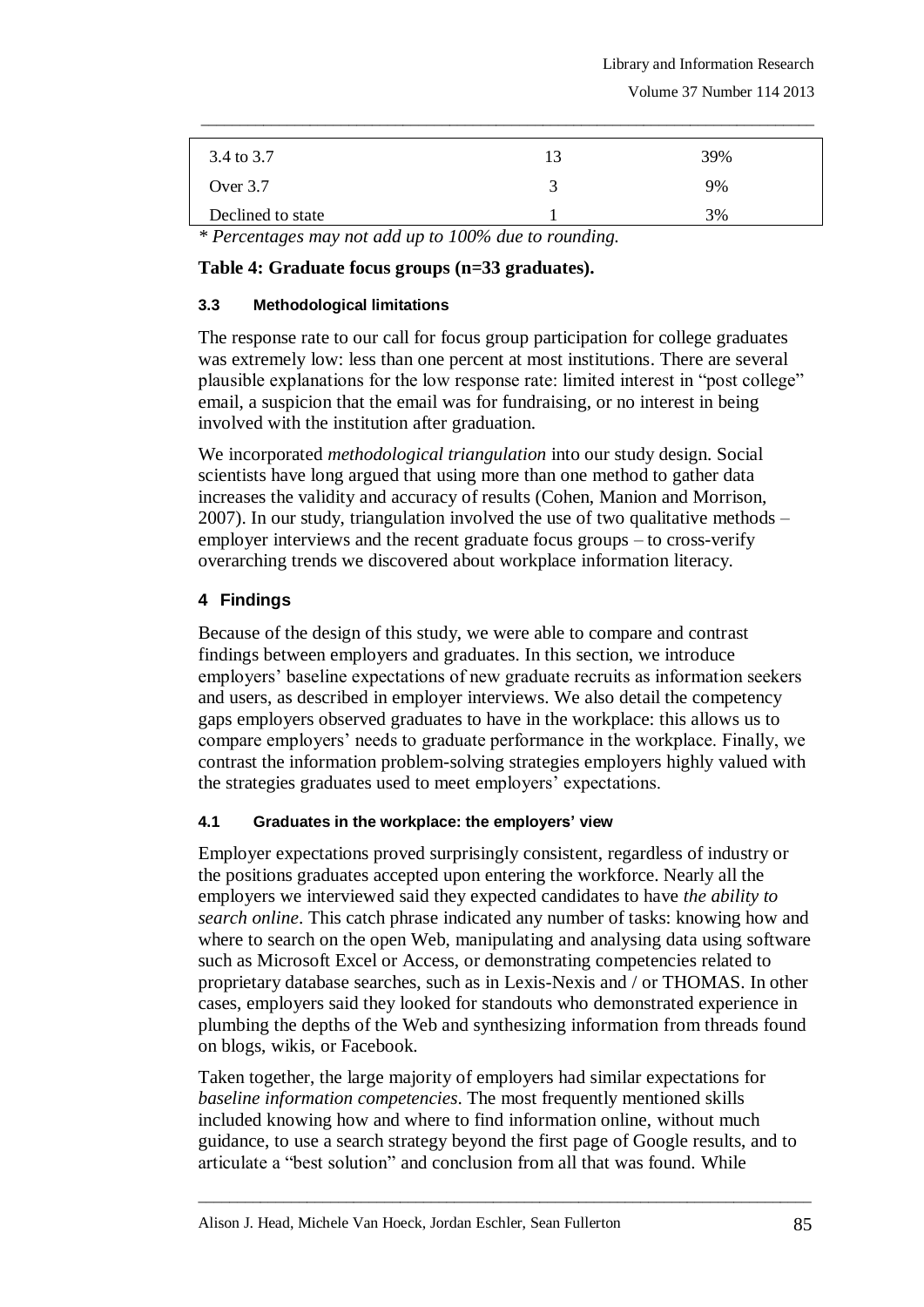employers said they required graduates to come with these search basics, they also assumed that additional training and mentoring would fill in some gaps. As one employer explained, "They have to learn that research here is a slow process and you don"t just get the quick answers."

\_\_\_\_\_\_\_\_\_\_\_\_\_\_\_\_\_\_\_\_\_\_\_\_\_\_\_\_\_\_\_\_\_\_\_\_\_\_\_\_\_\_\_\_\_\_\_\_\_\_\_\_\_\_\_\_\_\_\_\_\_\_\_\_\_\_\_\_\_\_\_\_\_\_\_\_\_\_\_

Employers such as this one assumed recruits would need to learn their workplace's iterative problem-solving processes and to understand how they differed from undergraduate research. As a result, most employers placed a higher premium on candidates who exhibited openness to learning and natural curiosity. Few, if any, employers interviewed expected graduates to come to the workplace with a complete knowledge of industry-specific resources or procedures.

Employers reported they assigned a wide variety of research tasks to graduates. For example, newcomers were tasked with locating information about industry competitors, tax regulations, conference planning, or news coverage of a particular issue. They were asked to consult scholarly research, to identify potentially defective products, or to examine court documents or politicians" voting records. In other cases, graduates were asked to find information for software training materials and/or technical coding specifications.

When we zeroed in on the valuable information competencies graduates brought to the workplace, employers frequently mentioned their ease with computers. Many employers closely linked computer proficiency to the ability to find and use information. As one employer explained:

*The contrast is so evident between us on one side and them on the other side. They are connected in a way that my generation wasn't, which gives them all this solid background. There's this whole vocabulary they come speaking, you say something to them and they say, "Oh, yeah, I can do that." Information? They find it, they take it, and they blend it, they mash it up, they repurpose it.*

As this quote suggests, being Web savvy and computer literate may contribute to  $graduates'$  abilities with obtaining and processing information – a competency today"s employers claim to value highly. While these competencies are necessary, employers understood they were insufficient on their own.

When we specifically asked employers to assess how adept new graduates were at finding and using information, many noted that the online proficiency they had prized at the recruiting stage turned out, in many cases, to be both limited and limiting. Most employers needed and expected new recruits to conduct research more rigorously and flexibly, while being able to size up and define information problems. One employer explained:

*They do well as long as the what, when, why, and how is clear in advance. As long as it doesn't require them to go past using a basic search engine, that is. It's that their toolkit and their whole sense of searching is limited. So, you need to say, ―You use these tools to look for these kinds of things and when you find a possible answer you need to evaluate it using this criteria.‖ You really have to lay it all out there so it's more test-like, if you can circumscribe the request, the better and better they do.*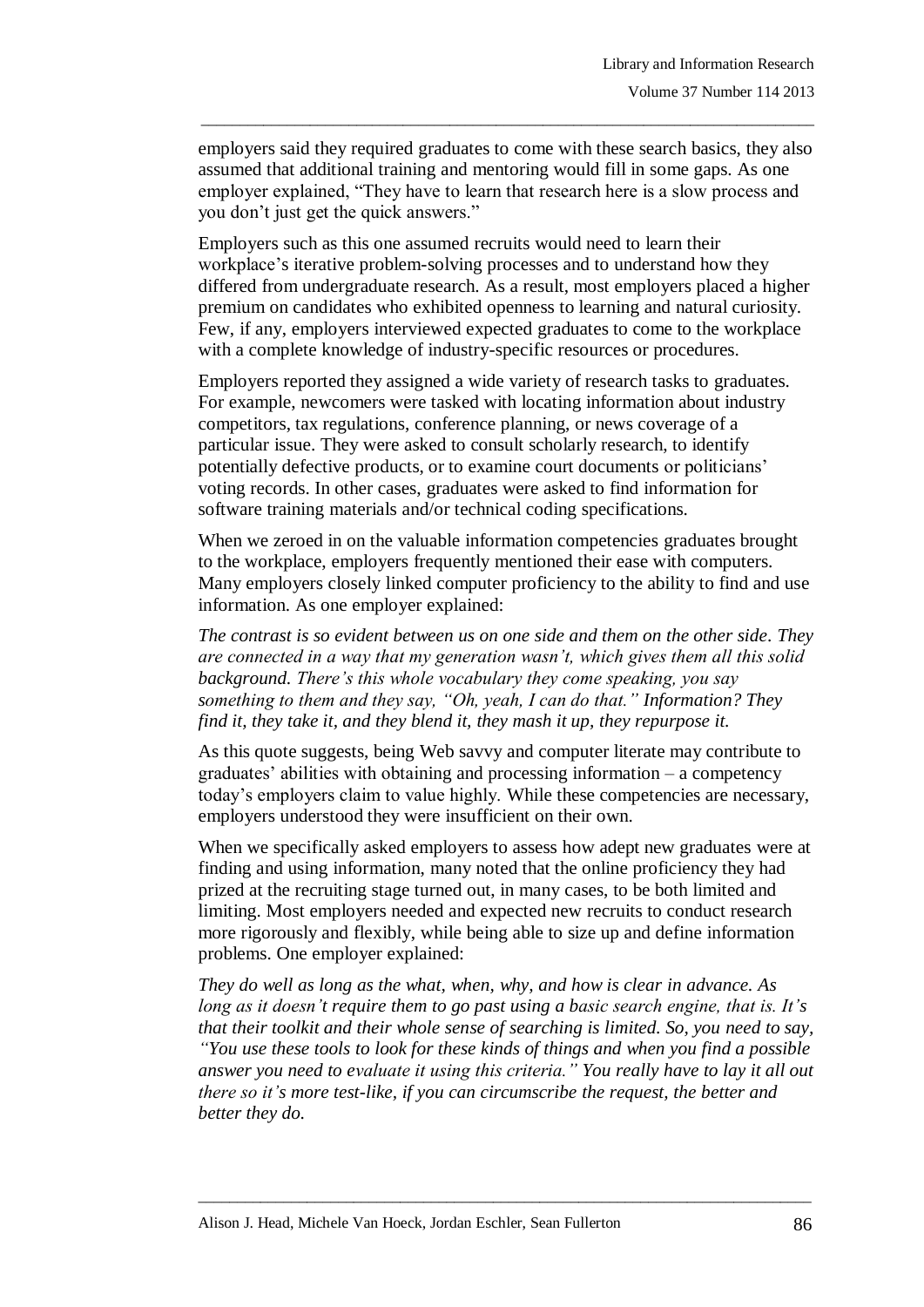## **4.2 The competency gap: employers' needs**

Employers expected their employees to possess a broad range of information competencies. Most assumed graduates would bring skills beyond simple searching with them to the workplace (e.g. scoping out or defining a problem), but they found overall, research skills among newcomers were inadequate. We defined this *competency gap* as the distinctive difference between information competencies that employers described as essential, and employer evaluations of graduates" information problem-solving skills.

\_\_\_\_\_\_\_\_\_\_\_\_\_\_\_\_\_\_\_\_\_\_\_\_\_\_\_\_\_\_\_\_\_\_\_\_\_\_\_\_\_\_\_\_\_\_\_\_\_\_\_\_\_\_\_\_\_\_\_\_\_\_\_\_\_\_\_\_\_\_\_\_\_\_\_\_\_\_\_

Based on analysis of interview data, we identified four of the most frequently discussed information competencies that employers said new graduates lacked:

- 1. engaging team members during research process;
- 2. retrieving information using a variety of formats;
- 3. finding patterns and making connections;
- 4. exploring a topic thoroughly.

The following sub-sections detail each of these information competencies for solving information problems.

## **4.2.1 Engaging team members during research process**

Assessing the need for outside help and engaging team members requires interdependent thinking in order to share, discuss, interpret, and revise findings. Employers said graduates had more trouble with team communication strategies than with any other single aspect of the research process. Some employers explained that graduates routinely overlooked the valuable social resources around them, or viewed research as a fundamentally non-social task. Instead, graduates simply wanted to "go to Point A and then march all alone to Point B." Or in the words of another employer:

*What we need is someone who will go out and explore on their own and then come back to the team and say, "Here's my best take, what do you think?" They need that ability to invite discussion and be able to redirect on the fly.* 

For employers, engaging team members was not only a workplace practice to be learned, but also often the most viable means of solving information problems. One employer told us that workplace research, unlike college research, is highly contextualized and collaborative – thus, workplace experience matters at least as much as facts, figures, or theories. Employers were dismayed by graduates' failure to recognize their colleagues as important information sources.

## **4.2.2 Retrieving information using a variety of formats**

A good research strategy entails knowing when it is necessary to look beyond what can be found online. According to the employers we interviewed, this meant non-digital information sources, such as company reports, manuals, books, phone directories, old photographs, print libraries – and institutional knowledge. Employers were surprised that few graduates incorporated off-line information sources into their research process. Graduates, they suggested, sometimes fall prey to the mistaken assumption that they could find everything they needed online.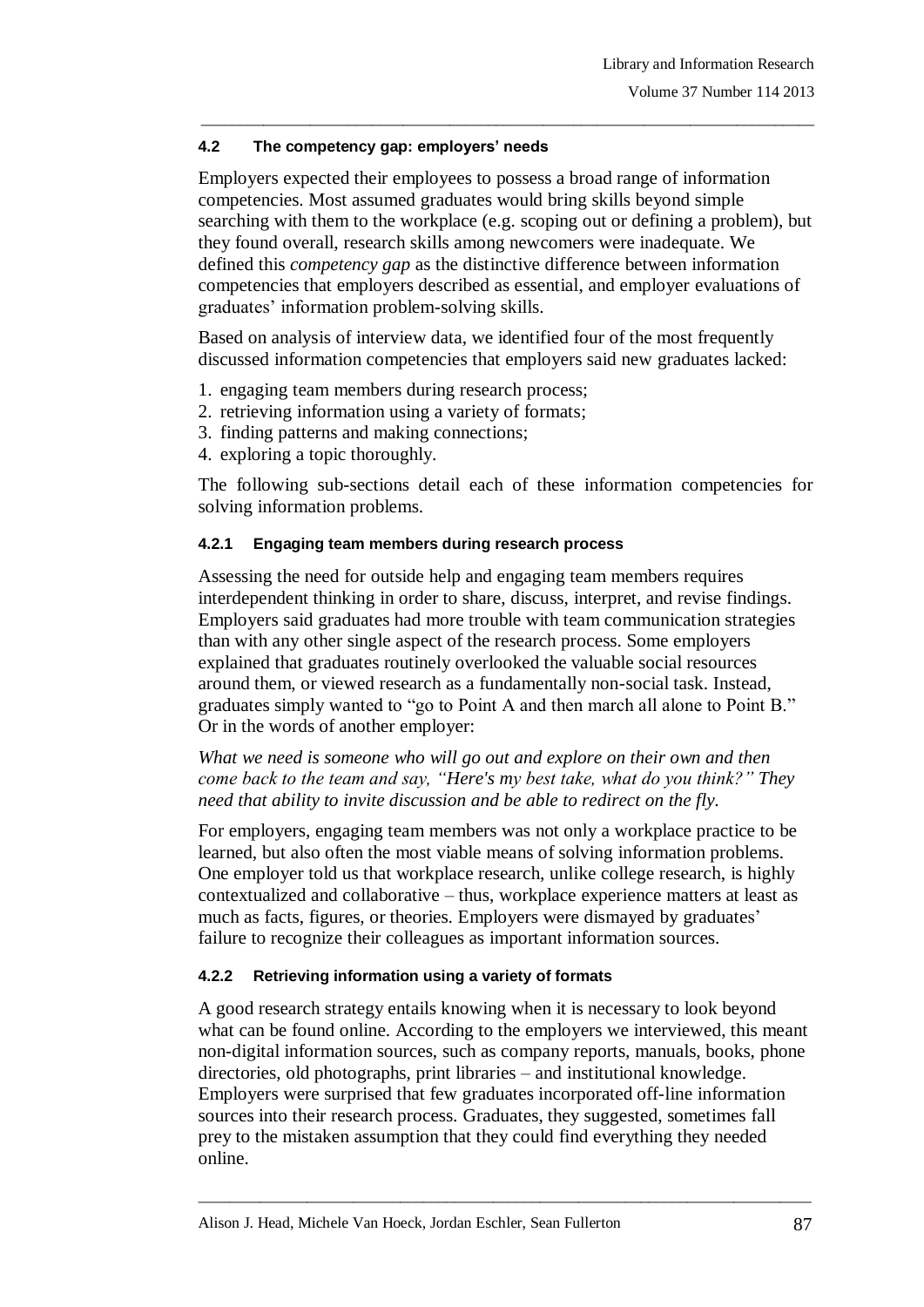## According to one employer:

*Going through old records and stacks of paper and finding information in microfiche—they don't have enough patience to do that. To be able to decipher information out of an old book isn't there, but to find it on the Internet, find it on a Web site—it's quick, it's instantaneous, it's already put into a synopsis for them when they bring it up.*

\_\_\_\_\_\_\_\_\_\_\_\_\_\_\_\_\_\_\_\_\_\_\_\_\_\_\_\_\_\_\_\_\_\_\_\_\_\_\_\_\_\_\_\_\_\_\_\_\_\_\_\_\_\_\_\_\_\_\_\_\_\_\_\_\_\_\_\_\_\_\_\_\_\_\_\_\_\_\_

With each passing year, employers said, new recruits are less likely to leave their workstations; as one employer stated, "[graduates] believe the computer is their workspace, so basic interactions between people are lost". Employers told us that graduates needed to "move off the script", "be resourceful and look in every place", and "fact-check across multiple sources." Above all, they said their recruits need to "build a network for tapping into tacit knowledge" within the work organization.

# **4.2.3 Finding patterns and making connections**

A valuable aspect of information synthesis involves analysing what has been found and comparing details that may appear in an array of sources. However, few graduates seem prepared to engage in this kind of higher-order thinking, according to the employers we interviewed. Specific observations included new recruits who could not extract critical information from materials, or had difficulty "distinguishing the noise from the solid material". Other employers described graduates who "get stuck in the mud trying to figure out what it all means", never reaching the information synthesis phase. We also found new recruits who were not necessarily habituated to finding useful patterns that held meaning:

*They struggle with the broader challenge of cross-context integration – being able to pull in different sources and tie them together. For instance, the exceptional one might find a law review article and then be able to internalize what they found and tell how this article ties in with other things they have seen during their search.*

Employers needed graduates to identify meaningful instantiations and to be able to argue for their importance or the value they add to solving the task at hand. As one employer said,

*It's one thing to go on the Internet and get the information, it's another thing to see potential connections, so you can find out what is not so obvious, too.*

By their own admission, however, employers often overlook an applicant's ability to make connections between seemingly disparate elements during the interview process and so this skill may appear to have little value in the workplace.

# **4.2.4 Exploring a topic thoroughly**

A persistent, iterative approach to research leads to deep understanding of a given information problem and possible solutions. In our interviews, many employers claimed that graduates rarely conducted the thorough research required of them in the workplace. A frequent criticism of graduates was the premium they placed on finding the answer as quickly as possible: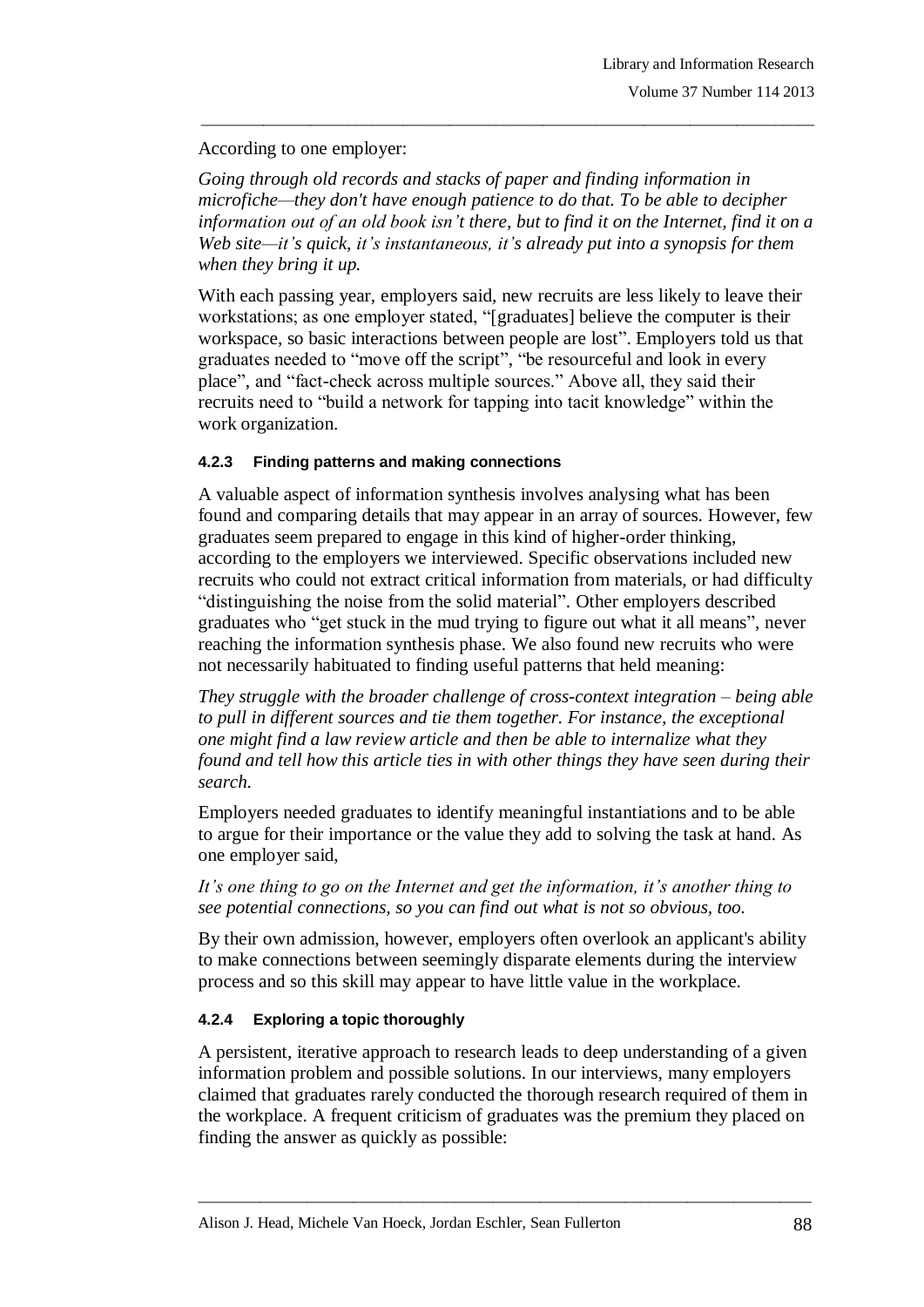*Their ability to go deeper into the literature is very limited. I had a new graduate hire who only searched for papers on Google. And I said, "You're missing things,* you need to usePubMed – everything is there", and he just responded, "Well, I did this quick search, and that's what I got." But that's not good enough. Others *will use easy sources, like Table of Contents services, with keyword filters, but I don't use them. It's easy – but it's not the most comprehensive. They're just picking out the easy stuff. For example, reading a paper, I always find 10 papers in the references, and I think "Oh, I need those". But I don't think there's a lot of that desire to go deep. They expect information to be so easy to get, that when it's not, it's frustrating to them. They've lived in a world where it's always been there.*

\_\_\_\_\_\_\_\_\_\_\_\_\_\_\_\_\_\_\_\_\_\_\_\_\_\_\_\_\_\_\_\_\_\_\_\_\_\_\_\_\_\_\_\_\_\_\_\_\_\_\_\_\_\_\_\_\_\_\_\_\_\_\_\_\_\_\_\_\_\_\_\_\_\_\_\_\_\_\_

Workplace research requires a strategy that imagines *all* possible answers – rather than conducting a cursory search to arrive at a quick conclusion after a few keystrokes. Employers want graduates who can "jump into the messy situations", "read through stuff they may never use", and apply "the dogged persistence" that research in the workplace requires. Yet they found that few new recruits conducted workplace research with "patience" and "persistence".

In addition, even fewer graduates possessed "a high tolerance for ambiguity" about both questions being asked and the answers being found. As one employer explained, a comprehensive research approach is essential because it solves immediate information problems and also sheds light on related issues critical for future work – the lifeblood of any organization.

#### **4.3 Graduates in the workplace: the employees' view**

In the second phase of our study, we conducted focus groups of graduates who had left university between 2005 and 2011. In our sessions, we explored their perspective about being a recent graduate in today"s workplace. Nearly threequarters (73%) of the participants in our sessions had full-time jobs. They were employed in a variety of information-intensive positions, from accounting to researching to teaching; some participants were working in their chosen careers, while far more were uncertain about what direction their professional lives would take. We discovered that a primary part of newcomers' jobs required them to find, evaluate, and use information to solve problems on a daily basis.

Participants discussed the information competencies from college experience they leveraged and applied in the workplace. Most frequently, these competencies revolved around extracting quality information from published sources; participants discussed four information competencies they applied from college to solving information problems in their daily jobs (from most to least mentioned):

- 1. evaluating research sources;
- 2. reading texts closely and critically;
- 3. dealing with large quantities of information and synthesizing;
- 4. framing research questions for implementing an iterative research strategy.

Some of these competencies had been formally learned through coursework and interactions with professors or librarians. Other competencies appeared to be selftaught or acquired through an informal network of friends and/or classmates. More than any other competency, participants credited their college training with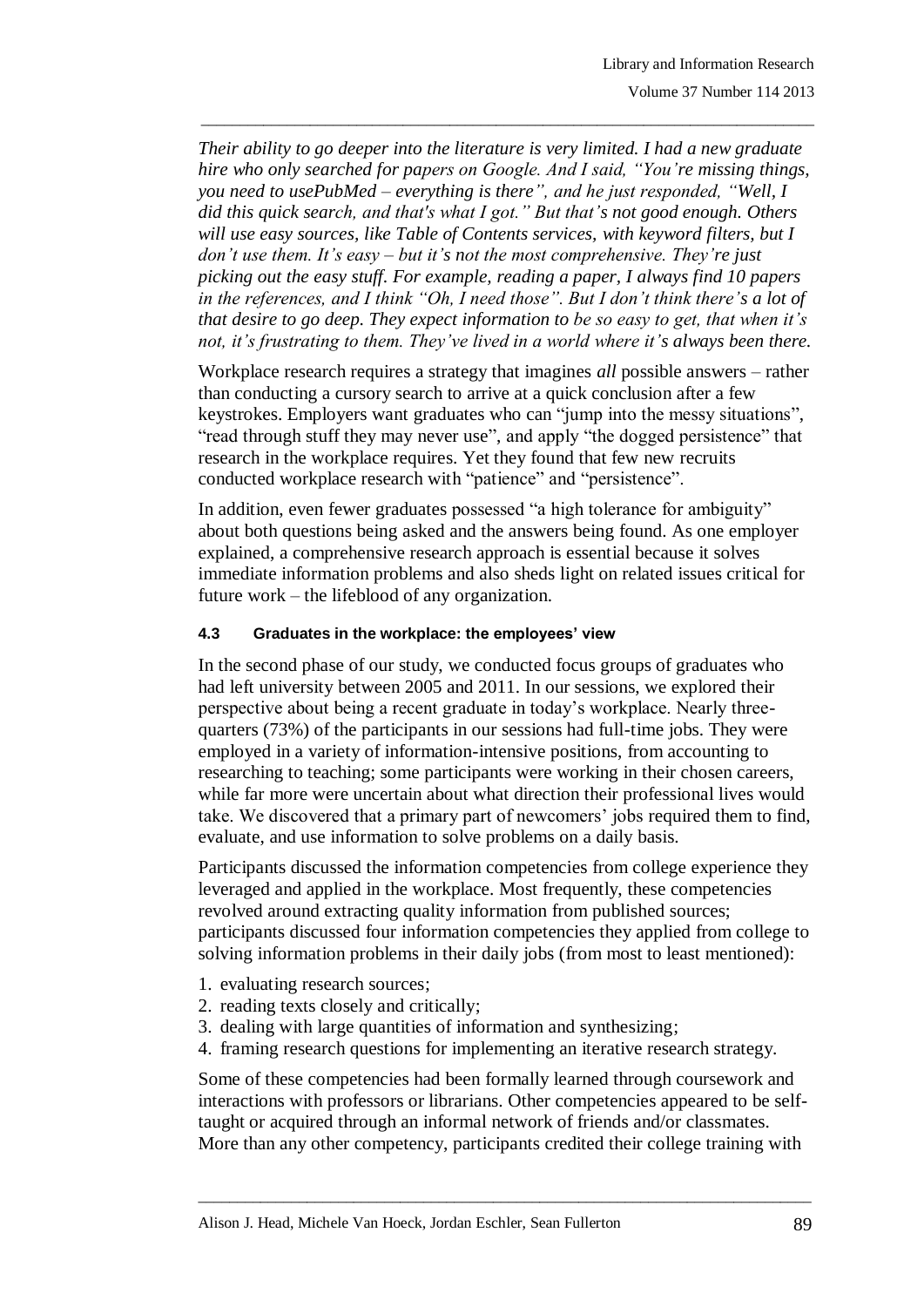making them critical evaluators of information. When they conducted workplace research, they routinely evaluated the currency and authority of the information source.

\_\_\_\_\_\_\_\_\_\_\_\_\_\_\_\_\_\_\_\_\_\_\_\_\_\_\_\_\_\_\_\_\_\_\_\_\_\_\_\_\_\_\_\_\_\_\_\_\_\_\_\_\_\_\_\_\_\_\_\_\_\_\_\_\_\_\_\_\_\_\_\_\_\_\_\_\_\_\_

Competencies related to courses of study also aided graduates with their information tasks. The ability to determine the validity of scientific articles served some participants well: this involved knowing to look at sample size, and being able to detect bias in the findings and "figure out where the author was coming from." Other participants said they relied on their "close reading" competencies from humanities and composition courses when solving information problems in the workplace. As one participant explained:

*In college, I learned how to read with the grain and then against the grain. I've learned to examine the source and the biases as I read. So, I read to agree and then I read with scepticism. It also helps to better evaluate the source.* 

Still other participants had learned the value of synthesizing large volumes of content, which they needed to do throughout their education, no matter what their major had been. The competencies honed at university helped them to find the best material for a research task:

*I was a history major and I learned how to synthesize and evaluate the quality of information and I learned how to read a lot of different things that sort of said the same thing and pick which one said it best and why it said it best. Some of it is building a broader lexicon and being able to figure out what words mean the precise thing they are intending to say.*

While many participants admitted they were innately curious before going to university, their formal education had made them even more so. University had trained them to ask the right questions and find answers in the workplace. As one participant said, "the value is having a process and be critical of that process, find additional paths, develop opinions and ideas, and question things".

Despite the skill-set participants may have brought with them from college, many of the participants in our sessions felt like they were still in an "adapt or die" period of transition. Graduates discovered that the competencies they gained and used at university were limited, and they explained a need to learn the culture and practices of the new information landscape. Participants reported feeling "confused", "distracted" and "scared"; furthermore, if they did not acculturate then they expressed fear of failure, or, at worst, getting fired. One participant admitted, "I"m constantly at the bottom of the learning curve".

One source of anxiety stemmed from the realization that the course-related research they had done as undergraduates had much less to do with workplace research than they had initially expected. As one participant explained:

*My job feels like there's a perpetual thesis due, but my job is literally about finding information that does not exist. My information needs have changed and intensified since when I was an undergraduate.*

Moreover, like previous researchers in this area, we found the social side of research mattered far more in the workplace setting than it had in university. In the words of one participant, "the biggest hurdle for me was getting used to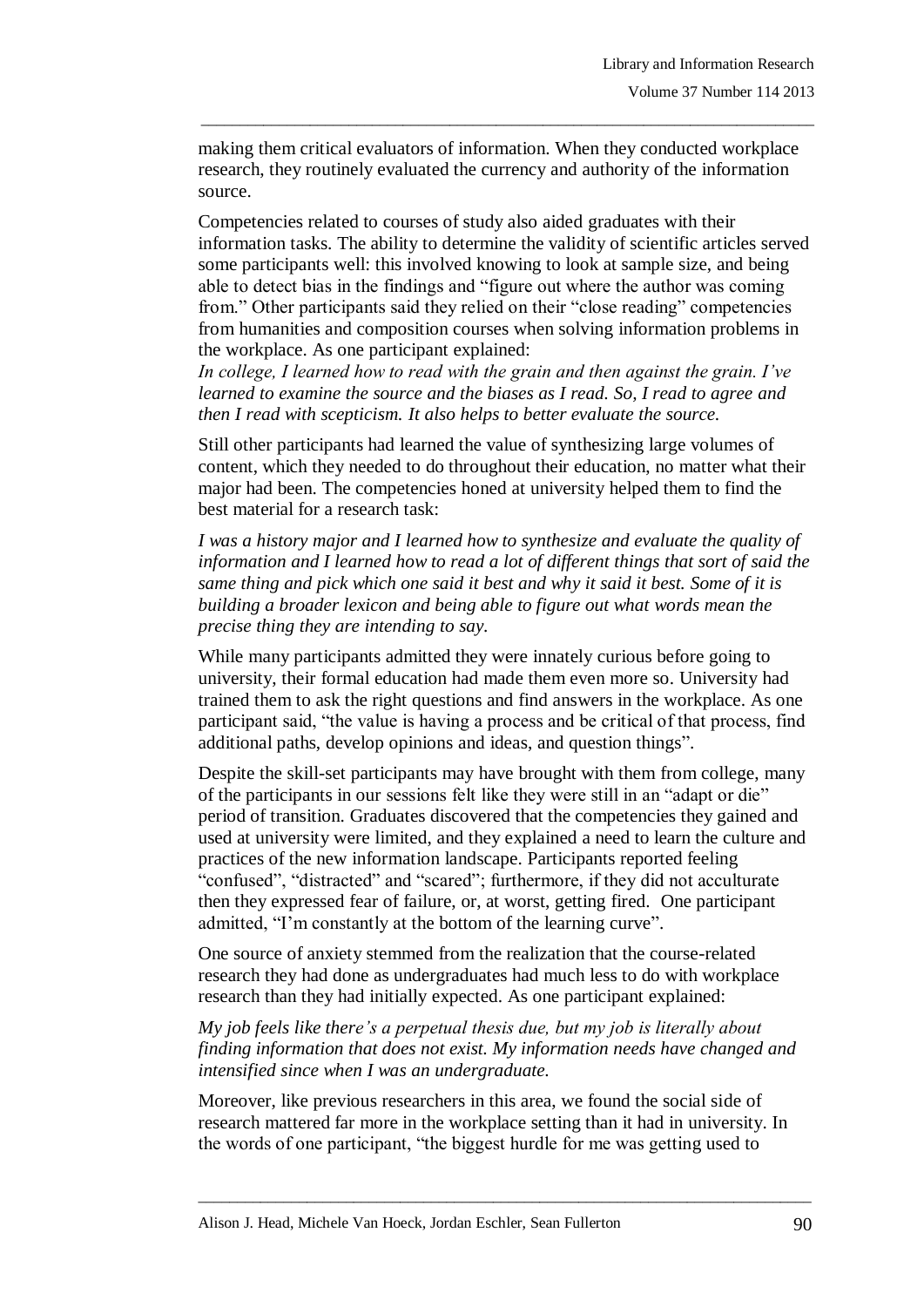talking to strangers". Participants most frequently discussed three challenges, all related specifically to their abilities to solve information problems in the workplace:

\_\_\_\_\_\_\_\_\_\_\_\_\_\_\_\_\_\_\_\_\_\_\_\_\_\_\_\_\_\_\_\_\_\_\_\_\_\_\_\_\_\_\_\_\_\_\_\_\_\_\_\_\_\_\_\_\_\_\_\_\_\_\_\_\_\_\_\_\_\_\_\_\_\_\_\_\_\_\_

- 1. an increased sense of urgency permeates the workplace;
- 2. research tasks are assigned with little structure or direction;
- 3. information seeking and use is highly contextual and fundamentally social.

Two of these challenges mirror those described by employers in their observations of the struggles of new recruits: workplace research is often social and ambiguously defined. But graduates" perceptions of urgency seem at odds with employers' requirement they conduct research with more thoroughness, variety, and iteration.

The findings from our sessions suggest graduates recognize early on that they must alter their information-seeking behaviour to fit the cultures and demands of their new workplace environments. Most participants said they relied on two types of sources to solve these kinds of information problems: many said they jumped online first and used a search engine, while others said they consulted a coworker.

## **4.4 The competency gap: graduates' coping strategies**

Graduates in our focus groups frequently discussed their anxieties in getting up to speed in the workplace. Most participants discussed a set of adaptive strategies they had developed for closing the competency gap, either through formal channels, such as training or mentoring, or on their own, through "intuition" and "trial-and-error".

Even though techniques varied among the participants, there was a common thread in our discussions: the adaptive strategies many participants discussed involved *the cultivation of social capital in the workplace*. Sociologists use the term, social capital, in multiple ways to discuss a range of various situations. Still, most sociologists hold that social networks, whether actual or virtual, have value – no matter why a group of individuals may be formed or to what ends it may be used (Bourdieu and Wacquant, 1992; Coleman, 1988). In our study, we found graduates acquired social capital – developed relationships with co-workers in the workplace – so that the new recruits could build a knowledge base for increasing productivity and learning work practices and expectations in their new surroundings.

Notably, we discovered very few participants went so far as to collaborate with multiple team members. As such, the optimal skill that employers in our interviews said they needed most – approaching team members and iterating through information problem solving with the group – appeared to be a strategy few participants discussed using. Instead, our findings suggest that graduates may use social capital in the workplace one co-worker at a time.

For instance, some participants relied more on their supervisors than on online searches when they needed to "protect" themselves and / or save time, since it was "the fastest way" to solve information problems. As one participant said: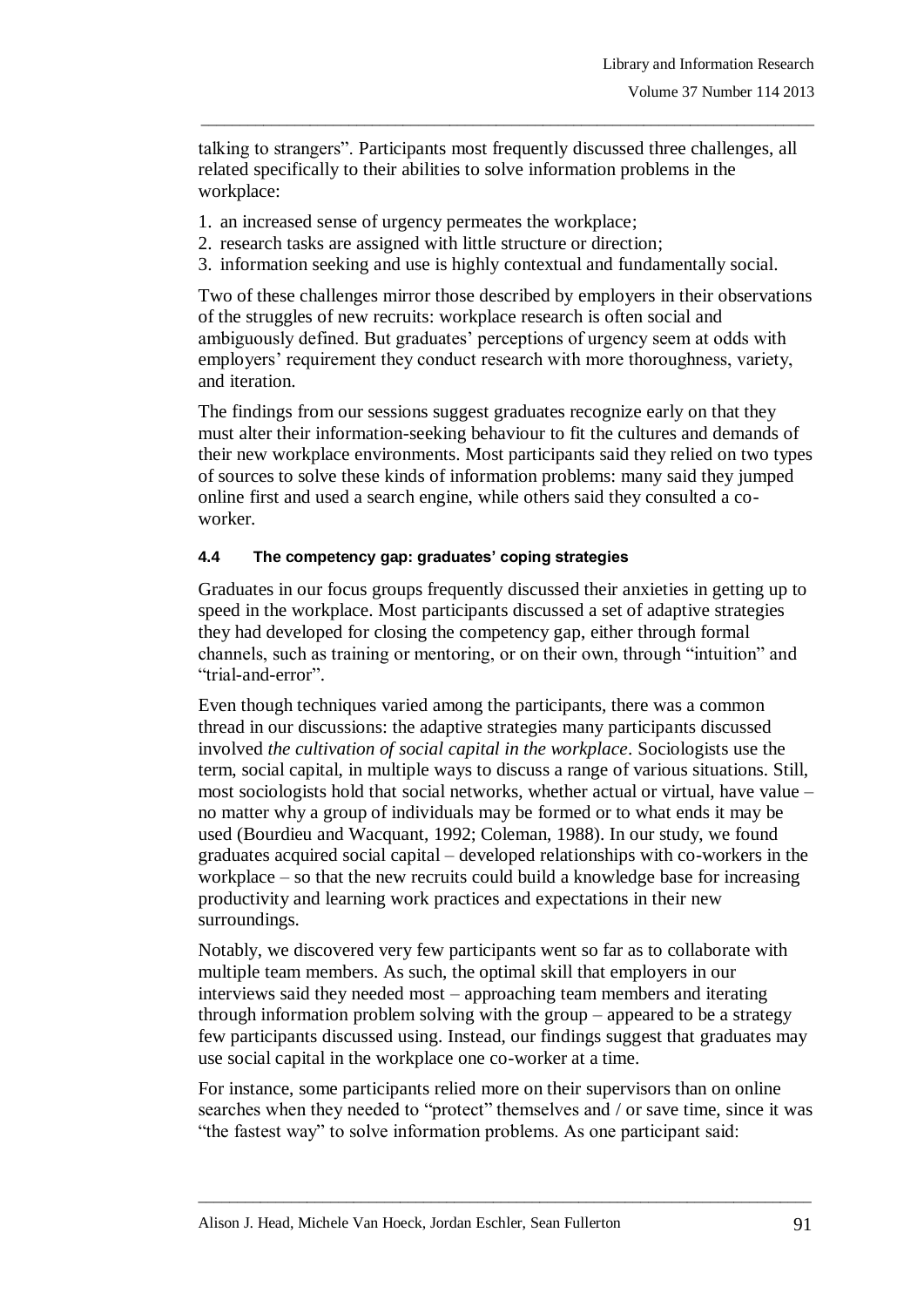*My approach is to always get stuff done as quickly as possible, so I have a habit as soon as something comes up I call the boss – just get it done as fast as possible, instead of taking time by myself to look up an answer, I'll try to figure out the fastest way to do this.*

\_\_\_\_\_\_\_\_\_\_\_\_\_\_\_\_\_\_\_\_\_\_\_\_\_\_\_\_\_\_\_\_\_\_\_\_\_\_\_\_\_\_\_\_\_\_\_\_\_\_\_\_\_\_\_\_\_\_\_\_\_\_\_\_\_\_\_\_\_\_\_\_\_\_\_\_\_\_\_

Participants also said they turned to a trusted co-worker for contextualized information. This strategy was particularly helpful for learning terminology and certain work processes, especially for participants working in a field other than their degree subject. Participants expressed pleasant surprise upon discovering that human-mediated sources trumped a Web search time and time again.

To a lesser extent, other participants relied on a two-step strategy – checking online first for background and then engaging a co-worker. These participants said they needed to "feel confident" before asking questions. Lastly, there were other participants who used computers and networked knowledge as a way of reaching out to experts via online forums, especially when tackling technical problems:

*I'm sure everyone around this table knows to just Google it, if you can't find anyone to answer your question at work, there has to be someone somewhere who must have answered that question before. When you're expected to troubleshoot something and the path you were supposed to take was calling the institutional help desk that handles 11,000 people at the hospital where I work and you could be on hold forever – so I just figure out something easy to get what I need.*

Despite graduates' efforts to develop new strategies, the employers that we interviewed expected graduates to develop and use social networks with many stakeholders – not just one trusted co-worker at a time. Employers in our sample were disappointed that many of today"s graduates came to the workplace unprepared to sit down with and engage members of a collaborative team during the research process. If new recruits did this more readily they might find themselves in a better position to solve the messy problems of the workplace.

But, then again, this required graduates to venture into "moving off the script" and "imagining all the possible answers out there" – something few did. The qualitative data we have collected describe how new recruits may take the first steps toward learning necessary information competencies on the job – and how far they may still need to go, even if on the right track.

## **5 Discussion**

For years there has been discussion in the library literature claiming information literacy is difficult to operationalize and measure beyond the world of the academic library (Bawden, 2001; Bruce, 1997; Hepworth and Smith, 2008; Mutch, 1997; Sokoloff, 2012). Yet, in our study, when we asked employers and recent graduates in our sample to discuss the process of *solving information problems* or *research* in the workplace, we found the phrases resonated with both groups.

There are two possible explanations for this outcome. One explanation may be that the great majority of the organizations in our employer sample are "information industries", i.e. they are primarily involved in the creation, production, and/or dissemination of information.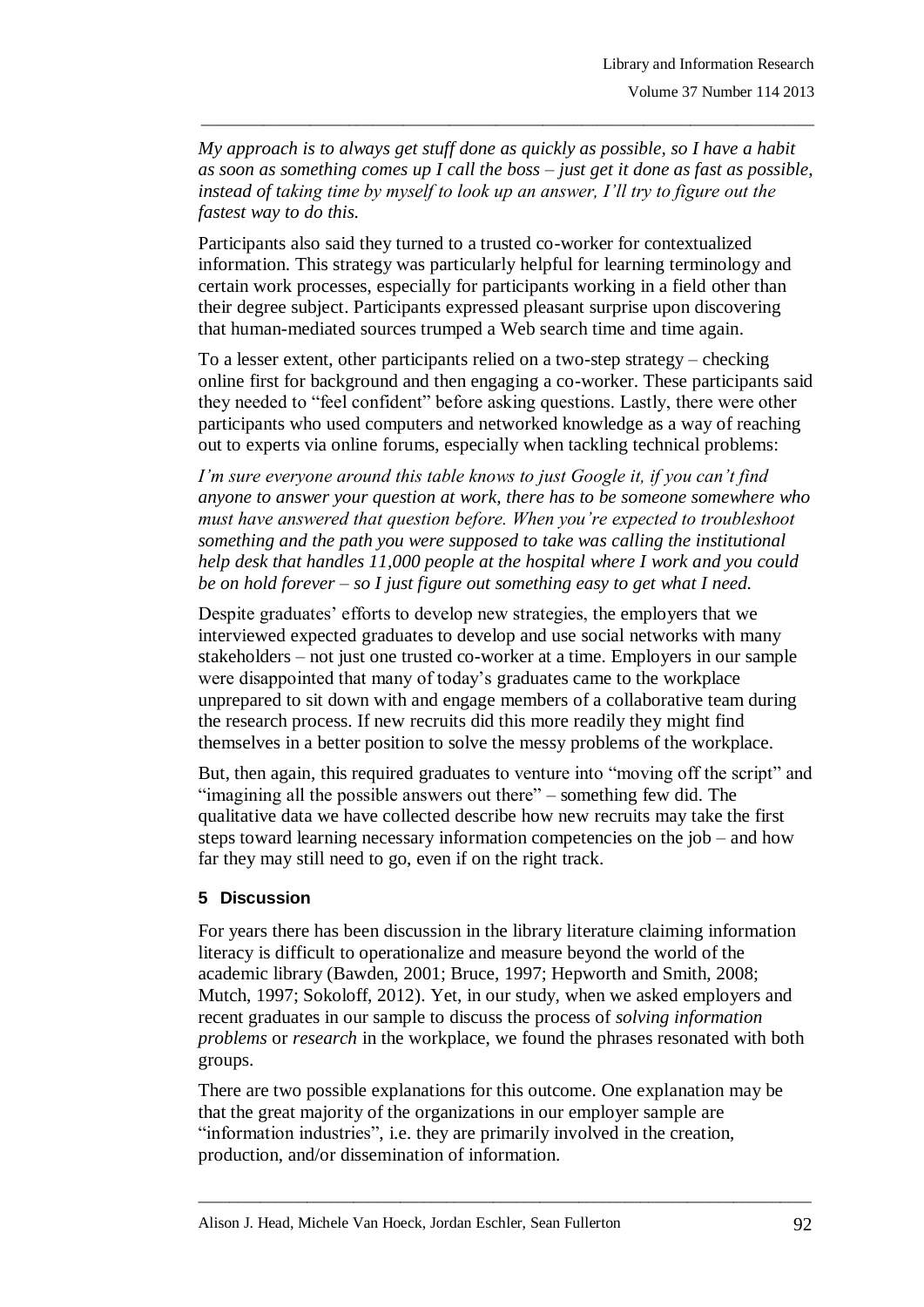Another related explanation is that *information work* has become an identifiable and fundamental component of more jobs, whether one works in a cubicle, a restaurant, or a hospital. This phenomenon has proliferated with the use mobile technologies including smartphones and cloud computing (Fidelman, 2012). Finding, evaluating, and synthesizing published information had become a more frequent necessity for paraprofessional workers, such as the nurses, web designers, and waiters in our sample of graduates, as well as the rookie reporters and accountants described by employers.

\_\_\_\_\_\_\_\_\_\_\_\_\_\_\_\_\_\_\_\_\_\_\_\_\_\_\_\_\_\_\_\_\_\_\_\_\_\_\_\_\_\_\_\_\_\_\_\_\_\_\_\_\_\_\_\_\_\_\_\_\_\_\_\_\_\_\_\_\_\_\_\_\_\_\_\_\_\_\_

In the broader sense, our findings suggest the information landscape has shifted. The workplace described in some of the literature that emphasizes social, embodied, and tacit information practices may be expanding to include workers of all types using digital and textual sources associated with "white collar" professions (Lloyd, 2005; Crawford and Irving, 2009). An expanded information landscape, while still very reliant on social information practices, may have made "solving information problems" a more easily identifiable task when we asked about these tasks during our interviews and focus group discussions.

As such, the employers we interviewed from a variety of different kinds of organizations were able to define "optimal" information competencies from their point of need with some ease as well as detail. Further, we found these skills employed both technological and social competencies, the use of online and offline sources. These findings lead us to conclude workplace information competencies for today require the ability to locate information in multiple formats and synthesize diverse viewpoints, by taking a flexible, critical, and iterative approach to solving workplace information problems.

Ultimately, our findings substantiate and build on the NACE 2011 survey results: employers highly value the ability to obtain and process information – but they tell us more. Most notably, because we present findings from both the employer and recent college graduate perspective about solving information problems across a variety of industries and occupations, we are able to identify competencygaps between graduate information solving skills and those required in the evolving, information-intensive workplaces.

This approach yields valuable insights for both educators and employers about the challenges, preparedness, and adaptive strategies of graduates in the workplace. For example, graduates rarely engage in iterative, social information searches, preferring to rely on a trusted colleague or supervisor to find the "right" answer as quickly as possible. In addition, although graduates demonstrate considerable competency in finding information online, their habits tend to include using information found only online; the ability to also draw from non-digitized sources  $-$  and to synthesize multiple sources  $-$  is, in the employers' view, lacking.

## **5.1 From campus to the workplace**

The social nature of workplace information literacy has been conceptualized in a variety of ways in workplace information literacy literature, and is often explicitly contrasted with educational information literacy. For example, non-academic staff in a university valued "social networking" for gathering information (Hepworth and Smith, 2008). Lloyd (2005) described information seeking by firefighters as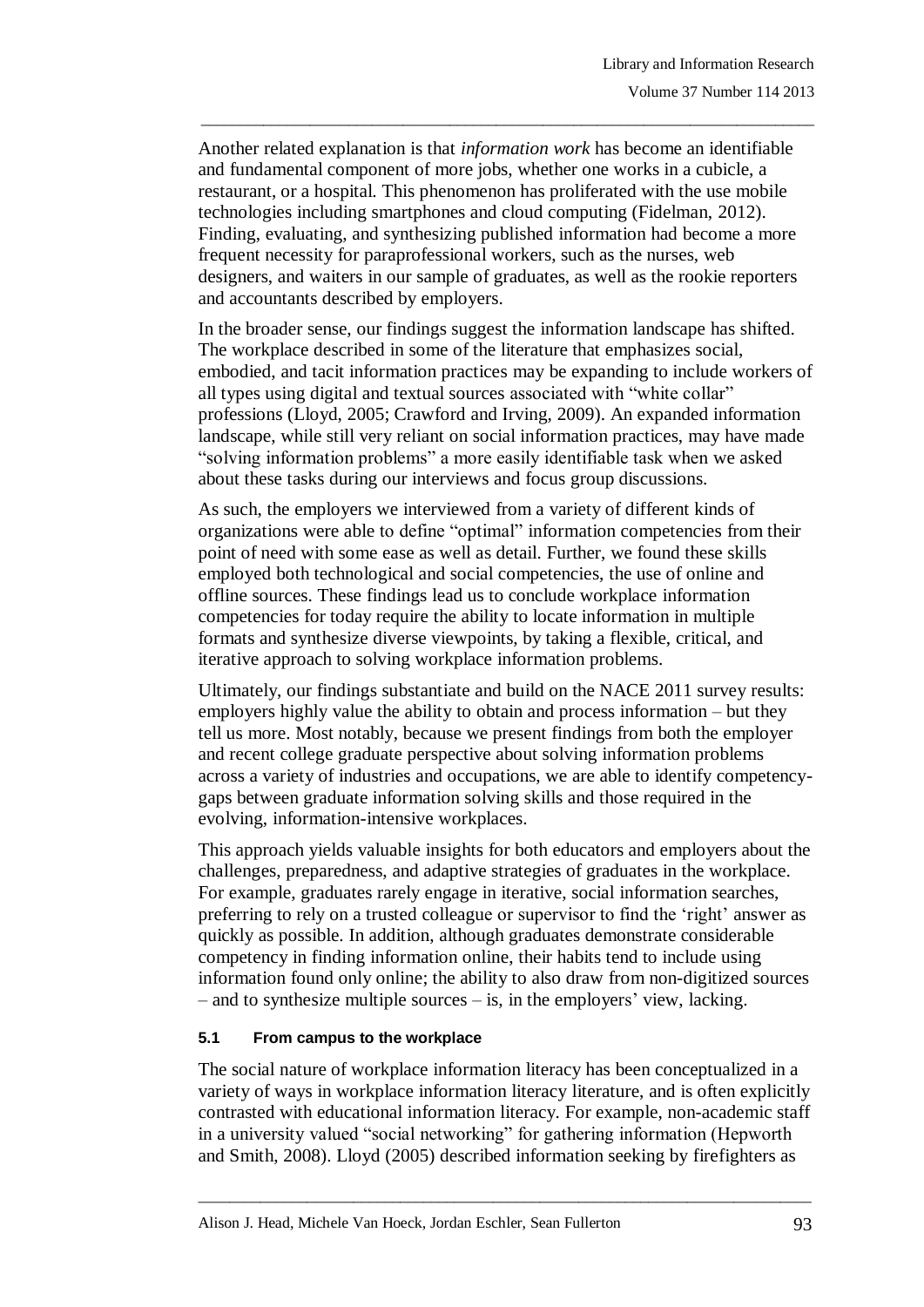the use of "embodied" knowledge, calling it a "different truth" that disrupts the traditional academic information literacy discourse. Crawford and Irving (2009) emphasized the "primacy of human contact" for workplace learning, always preferred over textual or digital sources.

\_\_\_\_\_\_\_\_\_\_\_\_\_\_\_\_\_\_\_\_\_\_\_\_\_\_\_\_\_\_\_\_\_\_\_\_\_\_\_\_\_\_\_\_\_\_\_\_\_\_\_\_\_\_\_\_\_\_\_\_\_\_\_\_\_\_\_\_\_\_\_\_\_\_\_\_\_\_\_

Our findings provide a different, though related perspective. They enable us to differentiate the use of social research strategies as described by employers versus new graduates in our study. These social research strategies, as defined by employers in our study, relate to the iterative nature of workplace information behaviour described by Cheuk (2008). That is, employers we interviewed considered online searching competencies fundamental and hired graduates for their creative use of technology for both search and synthesis.

But employers also expected new recruits to reach out and enlist more experienced colleagues to help them synthesize and contextualize the information they had found and to guide them with further research. This finding contrasts with what Hepworth and Smith (2008) found in their study. In their research, senior staff reported it was their responsibility to reach out and mentor junior staff with accessing, using, communicating, and managing information – not the other way, as we found in our study.

Where we explore new territory is with findings from the graduate focus groups. These graduates, relatively new to the workplace, appeared reluctant to engage team members. Instead, they reportedly relied on technology to address information problems. These sessions provide a view into the differences in information problem contexts between university and the workplace.

In addition, two other major differences emerged: (1) the pace of work, and (2) the amount of ambiguity involved with solving information problems. Many recent graduates in our sessions noted their information seeking was driven by an urgent pace that was foreign to them. Graduates thought that the pace of the workplace was faster and less predictable than the academic calendar. For example, workplace research 'assignments' could change at a moment's notice as allocation of resources changed, team members came and went, and external factors impacted the way in which an organization made decisions. This perception of a more rapid-paced and ambiguous information environment complements prior research (Hepworth and Smith, 2008), in which study participants complained of a lack of time for tackling information tasks and described anxiety related to keeping up with professional developments.

Accordingly, graduates in our sessions responded to the constraints of their new setting either by jumping online to do a Google search or asking a nearby coworker for answers to information problems. Our findings suggest graduates adopted these strategies because they wanted to prove to employers they were hyper-responsive and capable of solving information problems in an instant  $-a$ response they perceived employers wanted from them.

The findings illustrate the different mindsets both employers and graduates may bring to solving information problems. In other words, employers would like graduates to be comprehensive researchers but often make hiring decisions based on a cursory assessment of an applicant"s information-seeking skills. Some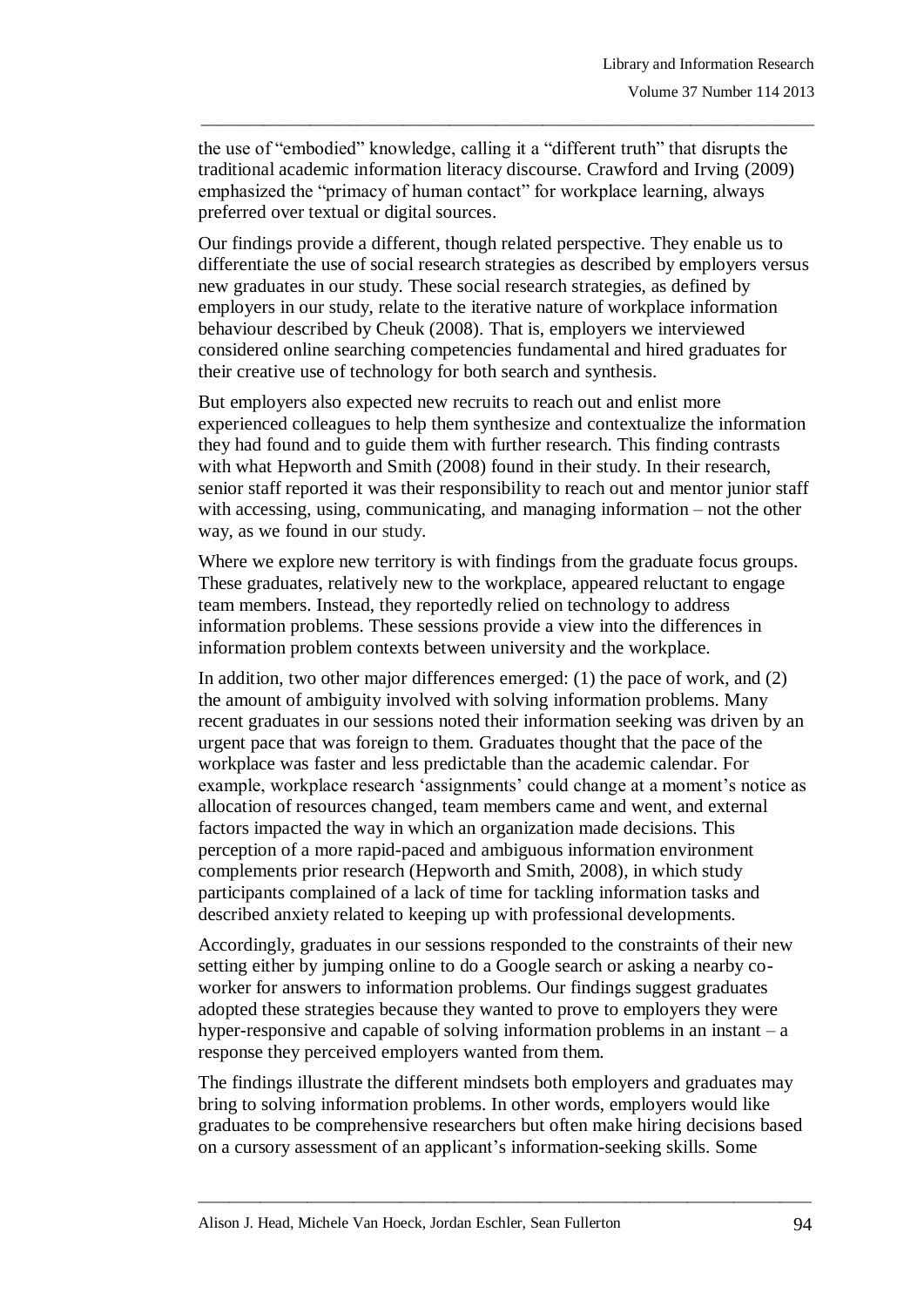employers said they naturally assumed most college graduates they interviewed were already good researchers. After all, the recruits had made it through university, completed a myriad of assignments, and had obtained respectable marks. Graduates, in turn, presumed that they had been hired for their ability to find information quickly with the computer skills that had often got their foot in the door.

\_\_\_\_\_\_\_\_\_\_\_\_\_\_\_\_\_\_\_\_\_\_\_\_\_\_\_\_\_\_\_\_\_\_\_\_\_\_\_\_\_\_\_\_\_\_\_\_\_\_\_\_\_\_\_\_\_\_\_\_\_\_\_\_\_\_\_\_\_\_\_\_\_\_\_\_\_\_\_

Focus group members described a second difference between university and the workplace. Graduates said they received little guidance from employers about research expectations, leading to increased ambiguity in addressing information problems. As students, they had received explicit instructions with their assignments; as one graduate explained, "You"re guided to a resource and an answer they want you to find. At work, they expect you to find it. No direction." Workplace information problems offered few templates or guidance for solutions.

This finding, coupled with the increased time pressure graduates experienced in the workplace, is significant in explaining why so many graduates in our sessions appeared to assume any question could be answered as soon as possible with one 'right' source of information. In contrast, employers in our interviews needed and expected newcomers to make "reflective judgements" – to construct knowledge and new interpretations from all the different answers they had found (King, n.d.; King and Kitchener, 2012).

Taken together, our findings form the basis for a preliminary model comparing workplace information literacy and educational information literacy. Figure 1 shows an illustrative depiction of the differences between each setting regarding the fulfilment of information tasks.

|                                |      | <b>Ambiguity</b>                                                                             |                                                                                                                       |
|--------------------------------|------|----------------------------------------------------------------------------------------------|-----------------------------------------------------------------------------------------------------------------------|
|                                |      | Low                                                                                          | High                                                                                                                  |
| <b>Time</b><br><b>Pressure</b> | High | Routine university<br>assignments, e.g.<br>homework problem sets,<br>assigned readings.      | Workplace information<br>tasks, e.g. competitor<br>research, process<br>workarounds.                                  |
|                                | Low  | Long-term university<br>coursework projects, e.g.<br>term papers, research<br>presentations. | Workplace knowledge<br>acquisition, e.g. gaining<br>'situational competency',<br>learning 'gut feeling'<br>judgement. |

**Figure 1: Information practices at university and at work.**

As Figure 1 indicates, there is an essential difference in the information practices between university and workplace research. When they were students, many of the participants in our sessions said they relied on the printed word (either online or a hard copy) for information, and worked alone to complete assignments and meet their individual learning goals. Yet when they entered the workplace they were required to use social means for extracting and creating contextualized information and to work in collaboration to achieve the goals of an organization.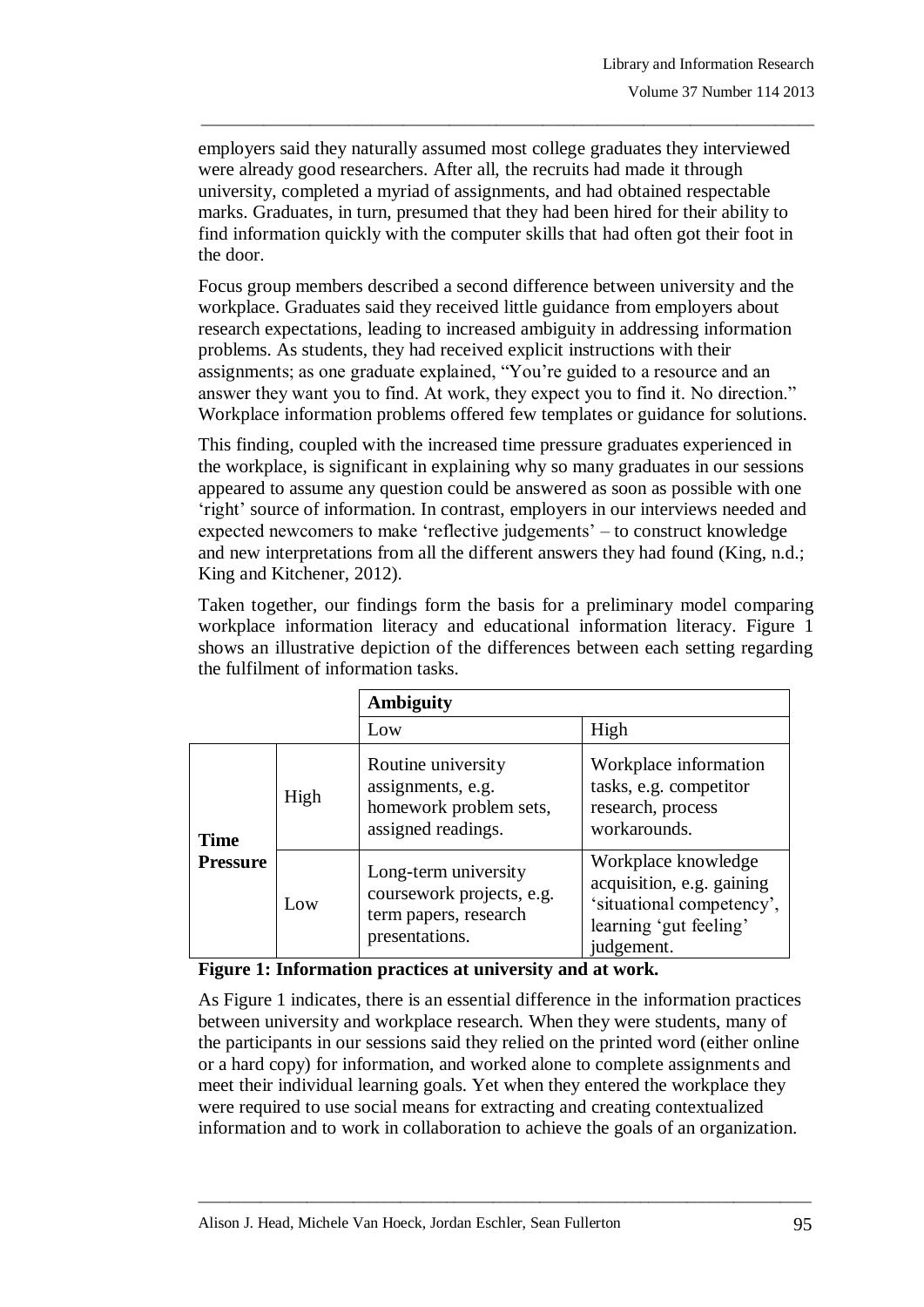This comparison reveals the difficulties that today"s university students face and the information competencies and strategies that they adopt and develop as they move from one complex information landscape to another. Further, our findings help to explain why graduates are often as surprised by the information competencies that they need, as their employers are by the practices that most new recruits fail to bring with them to the workplace.

\_\_\_\_\_\_\_\_\_\_\_\_\_\_\_\_\_\_\_\_\_\_\_\_\_\_\_\_\_\_\_\_\_\_\_\_\_\_\_\_\_\_\_\_\_\_\_\_\_\_\_\_\_\_\_\_\_\_\_\_\_\_\_\_\_\_\_\_\_\_\_\_\_\_\_\_\_\_\_

#### **5.2 Opportunities for academic librarians**

There are limitations to our study, given its exploratory nature, the size of samples used, and the inherent problem of self-reporting in qualitative research. Nonetheless, our findings may be a good basis for making recommendations for academic librarians. In fact, our findings lead us to conclude more preparation for conducting workplace research could – and should – begin before graduation.

Academic librarians play a critical role in helping students succeed in the complex information environment of higher education, even though most students will spend only a few years in this setting. In order to help students succeed beyond the academy, librarians must embrace a multifaceted approach to teaching information literacy to increase the transferability and relevance of competencies to the workplace and lifelong learning. To that end, we offer university instructors and academic librarians five recommendations that might better prepare today"s university students for solving information problems in the workplace.

1. **Reconfigure team-based assignments.** Teamwork has become more prevalent in course assignments in recent decades, but according to employers recent graduates are not comfortable conducting collaborative research. A possible explanation may lie in the fact that undergraduate project groups are made up of a set number of student peers, while workplace teams include more experienced colleagues, even supervisors. Furthermore, in the workplace one must often identify and seek out an expert as a new information-need arises. Research assignments could include more "team-oriented scaffolding", such as small group brainstorming or discussion questions. Students could be encouraged to meet in groups with seasoned advisors, such as subject-specialist librarians.

2. **Revise library reference services.** The emerging consultation model of reference may be a better approximation of the workplace research environment. Traditional library reference service could be viewed as encouraging students to use people as sources. Yet, the drop-in reference desk, staffed by an information arbiter and generalist, is not found in most workplaces. In a scheduled consultation, by contrast, academic librarians can address higher-level competencies such as refining research questions and iterative, contextual exploration of sources. In this way, they can function as informal and occasional members of a student's research team.

3. **Work with academic staff to develop research assignments that include the use of people as sources.** To fill the competency gaps identified by this study, instruction librarians could focus additional effort on those ACRL learning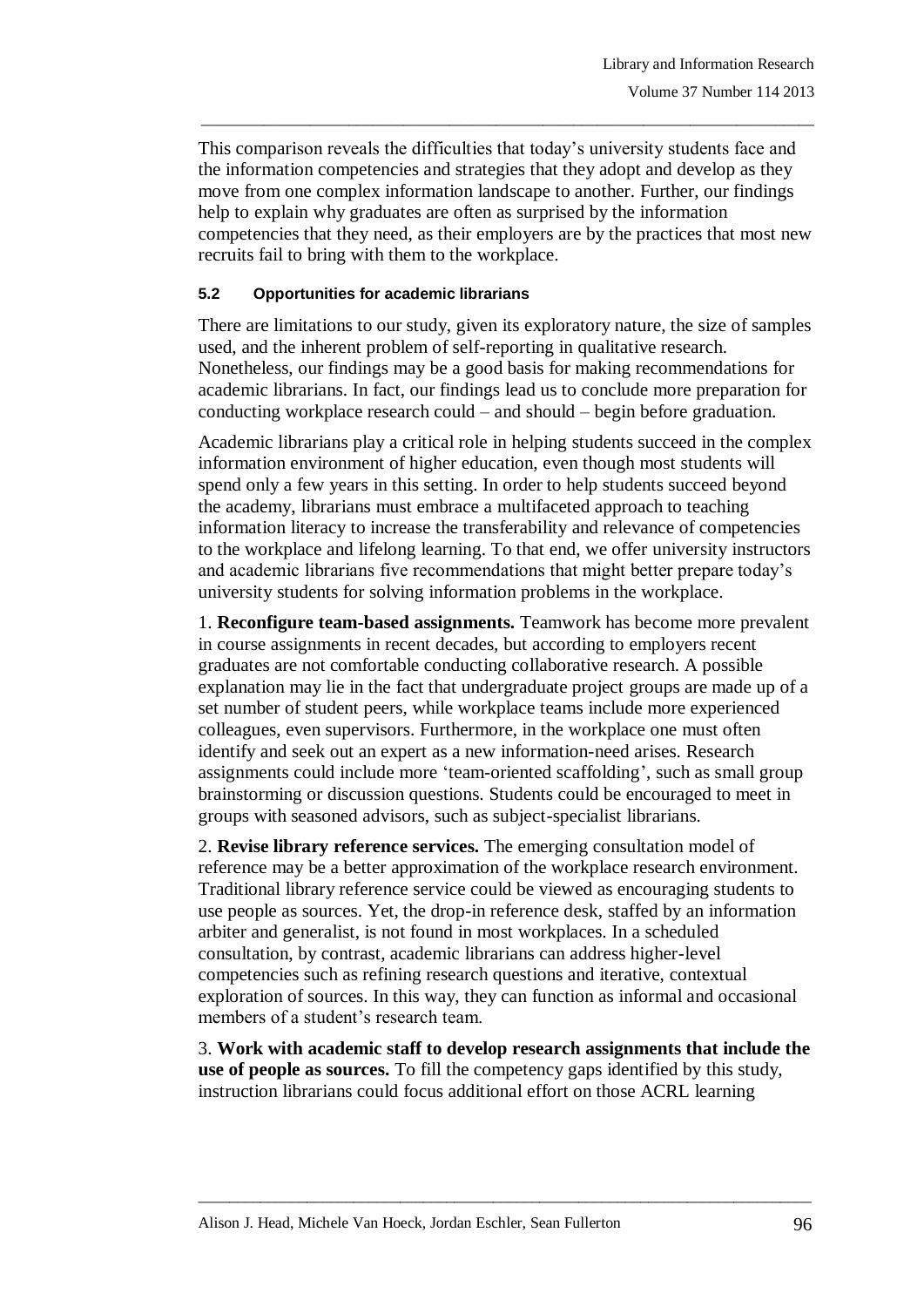outcomes that emphasize the social components of research.<sup>3</sup> For example, instruction librarians can teach undergraduates how to identify a needed expertise and locate potential experts.

\_\_\_\_\_\_\_\_\_\_\_\_\_\_\_\_\_\_\_\_\_\_\_\_\_\_\_\_\_\_\_\_\_\_\_\_\_\_\_\_\_\_\_\_\_\_\_\_\_\_\_\_\_\_\_\_\_\_\_\_\_\_\_\_\_\_\_\_\_\_\_\_\_\_\_\_\_\_\_

4. **Incorporate social media into research assignments.** Instructors can set up online social spaces for project teams to brainstorm, plan, share sources, and synthesize work. There is no shortage of free tools for collaborative research work: Zotero, Mendeley, Google Docs, and Diigo are popular and robust. These tools make the iterative nature of research more explicit and transparent. Annotated bibliographies posted on the Zotero cloud show the contributions of each team member; peer review of paper drafts can be submitted via Google Docs.

5. **Go beyond coursework.** One final solution emerged from the graduate focus groups, in which a participant described the value of managing a performing group on campus, which included a variety of challenging research tasks. Increased participation in such extracurricular activities may expose "near graduates" to the multifaceted challenges that they can expect to find in the workplace. Academic librarians could explore outreach to extracurricular groups to strengthen the information literacy learning opportunities already present in these activities.

## **6 Conclusion**

This study evaluated employers' needs related to workplace information work, as well as college graduates' perceptions of their research skills in the workplace. We described four primary information work strategies valued by employers, and identified competency gaps that prevented graduates from employing these optimal strategies:

1. Employers valued the act of engaging team members during the research process, but found graduates were reluctant to iterate through solutions by involving multiple, experienced team members. Graduates confirmed this observation in the focus groups, describing less diverse, one-on-one relationships with mentors and managers to solve acute information problems.

2. Information problems in the workplace often call for retrieving information using a variety of formats. Although graduates demonstrated a high level of skill in searching the internet, employers found new recruits were less likely to use other sources, such as offline documentation, specialized databases, and sources of tacit knowledge within their organizations.

3. Successful workplace research requires finding patterns and making connections among concepts and information sources. Employers described effective application of such synthesizing skills as "exceptional" among new recruits; and graduates expressed a frustration with making sense of information

l <sup>3</sup>We identified 14 of 87 ACRL information literacy learning outcomes that are primarily social, including 1.1.a, 2.3.c, 2.3.d, 3.6 (all outcomes), 4.3 (all outcomes), 5.1.a, 5.1.b, 5.1.c, 5.2.a. (ACRL, 2000).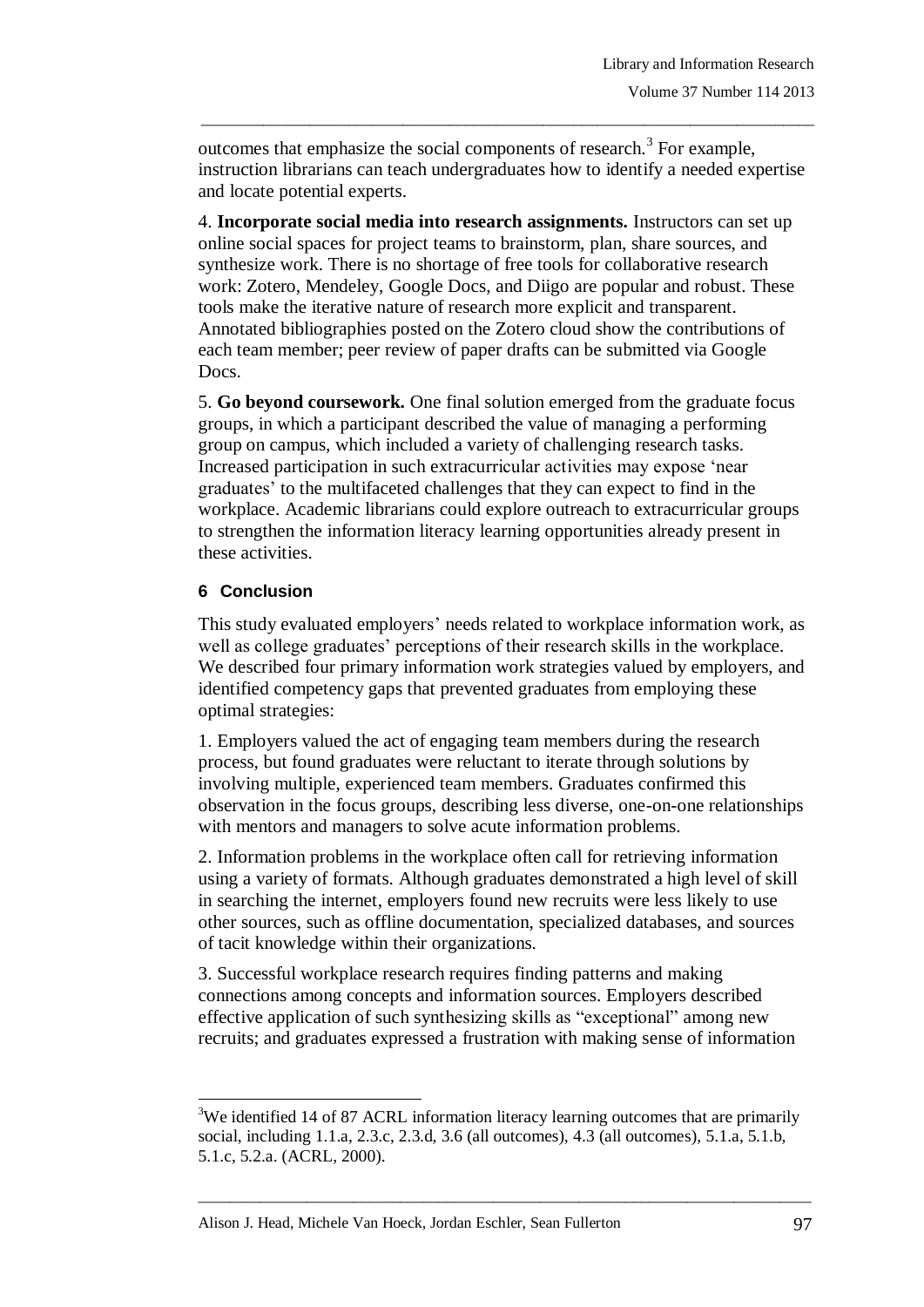problems in the context of increased time pressure and increased task ambiguity versus the undergraduate environment.

\_\_\_\_\_\_\_\_\_\_\_\_\_\_\_\_\_\_\_\_\_\_\_\_\_\_\_\_\_\_\_\_\_\_\_\_\_\_\_\_\_\_\_\_\_\_\_\_\_\_\_\_\_\_\_\_\_\_\_\_\_\_\_\_\_\_\_\_\_\_\_\_\_\_\_\_\_\_\_

4. Employers expected new recruits to explore a topic thoroughly upon being presented with an information problem. Instead, employers found graduates lacked both patience and persistence in engaging with a research topic, and were eager to find the one "right" answer, rather than approaching information work as a solid base for building personal knowledge in the workplace.

Studying workplace information literacy from both the employers' and graduates' perspective adds richness to understanding the transition from the information landscape of college to the workplace. Additional research about the relationship between these perspectives has the potential to lend more understanding to workplace information literacy.

#### **References**

ACRL (1989) *Presidential committee on information literacy: final report* [online]. URL: <http://www.ala.org/acrl/publications/whitepapers/presidential> [accessed 26.12.12].

ACRL (2000) *Information literacy competency standards for higher education* [online]. URL: <http://www.ala.org/acrl/standards/informationliteracycompetency> [accessed 26.12.12].

Andretta, S. (2005) *Information literacy: a practitioner's guide*. Oxford: Chandos.

Bain, K. (2012) *What the best college students do*. Cambridge, MA: Harvard University Press.

Bawden, D. (2001) Information and digital literacies: a review of concepts, *Journal of Documentation* [online], **57**(2), 218–259.URL: <http://dx.doi.org/10.1108/EUM0000000007083> [accessed 29.04.13].

Bird, N., *et al.*(2012) Workplace information literacy: a neglected priority of community college libraries, *Journal of Business & Finance Librarianship* [online], **17**(1), 18–33. URL:<http://dx.doi.org/10.1080/08963568.2012.630593> [accessed 29.04.13].

Blanchard, K. D. (2012) Modeling lifelong learning: collaborative teaching across disciplinary lines.*Teaching Theology & Religion* [online]*,* **15(**4), 338–354. URL: <http://dx.doi.org/10.1111/j.1467-9647.2012.00826.x> [accessed 29.04.13].

Blythe, J., and Royle, J. A. (1993) Accessing nurses' information needs in the work environment, *Bulletin of the Medical Library Association*, **81**(4*)*, 189–196.

Bourdieu, P., and Wacquant, L. J. (1992) *An invitation to reflexive sociology*. Chicago: University of Chicago Press.

Brown, J. S., and Duguid, P. (1991) Organizational learning and communities-ofpractice: Toward a unified view of working, learning, and innovating, *Organization Science*, **2**(1), 40–57.

Bruce, C. (1997) *The seven faces of information literacy*. Adelaide: Auslib Press.

\_\_\_\_\_\_\_\_\_\_\_\_\_\_\_\_\_\_\_\_\_\_\_\_\_\_\_\_\_\_\_\_\_\_\_\_\_\_\_\_\_\_\_\_\_\_\_\_\_\_\_\_\_\_\_\_\_\_\_\_\_\_\_\_\_\_\_\_\_\_\_\_\_\_\_\_\_\_\_

Bruce, C. (1999) Workplace experiences of information literacy, *International*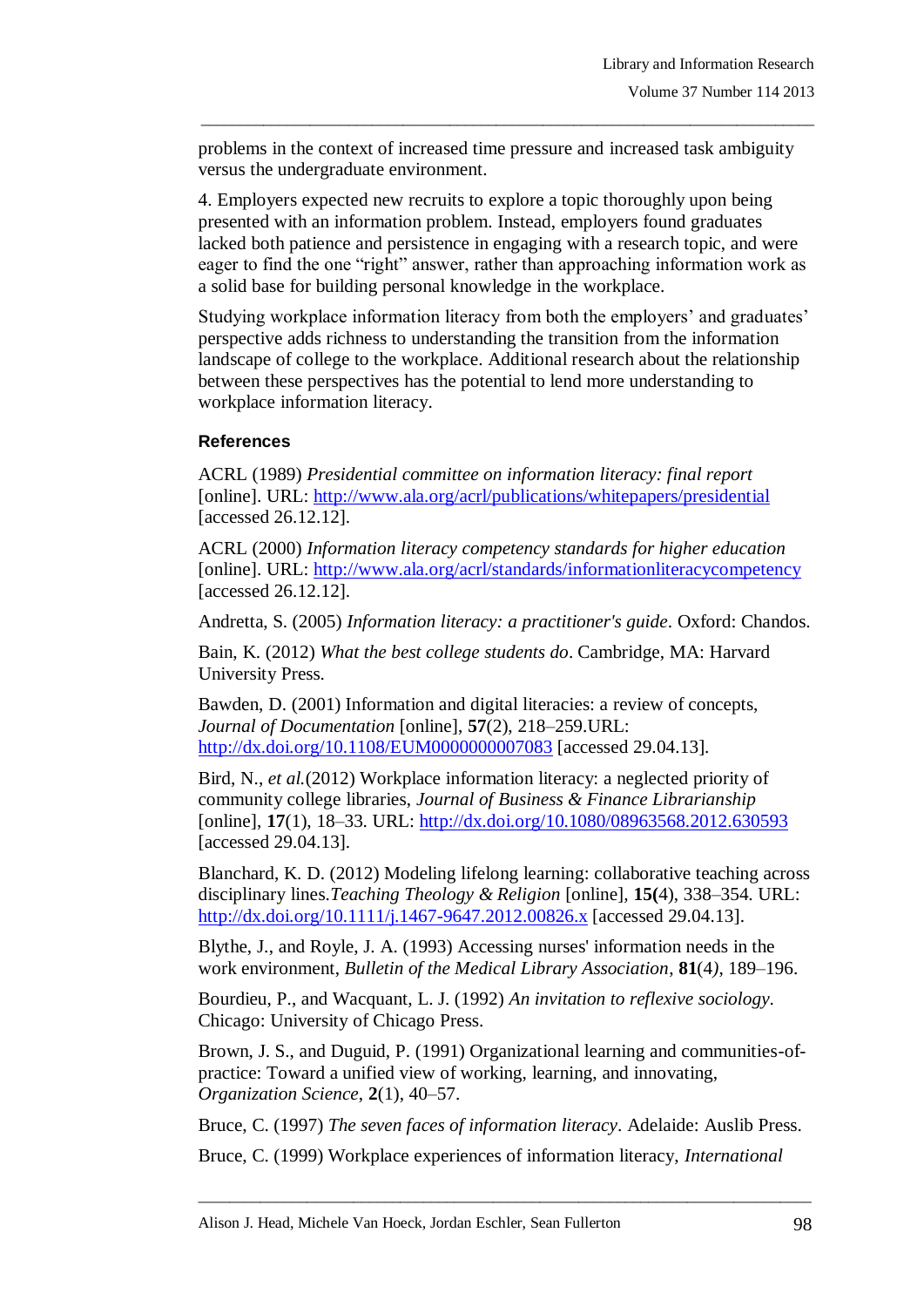*Journal of Information Management* [online], **19**(1), 33–48.URL: [http://dx.doi.org/10.1016/S0268-4012\(98\)00045-0](http://dx.doi.org/10.1016/S0268-4012(98)00045-0) [accessed 29.04.13].

Candy, P. C. (1991) *Self-direction for lifelong learning: a comprehensive guide to theory and practice*. San Francisco: Jossey-Bass.

\_\_\_\_\_\_\_\_\_\_\_\_\_\_\_\_\_\_\_\_\_\_\_\_\_\_\_\_\_\_\_\_\_\_\_\_\_\_\_\_\_\_\_\_\_\_\_\_\_\_\_\_\_\_\_\_\_\_\_\_\_\_\_\_\_\_\_\_\_\_\_\_\_\_\_\_\_\_\_

Candy, P. (2000) Learning and earning: graduate skills for an uncertain future [online]. *In*: Appleton, K., *et al*. (eds.) *Lifelong Learning Conference: selected papers from the inaugural international Lifelong Learning Conference*. Rockhampton: CQU.7–19.URL[:http://hdl.cqu.edu.au/10018/3921](http://hdl.cqu.edu.au/10018/3921) [accessed 29.04.13].

Candy, P., *et al*. (1994) *Developing lifelong learners through undergraduate education* [online] (National Board of Employment, Education, and Training Report 28) (Australia). Canberra: Australian Government Publishing Office. URL:<http://hdl.voced.edu.au/10707/94444> [accessed 29.04.13].

Cannes European Council (CEC)(1995).*Teaching and learning: Towards the learning society* [online]. Luxembourg: Commission of the European Communities. URL: [http://ec.europa.eu/languages/documents/doc409\\_en.pdf](http://ec.europa.eu/languages/documents/doc409_en.pdf) [accessed 29.04.13].

Cheuk, B. (2008) Delivering business value through information literacy in the workplace, *Libri* [online], **58**(3), 137–143. URL: <http://dx.doi.org/10.1515/libr.2008.015> [accessed 26.12.12].

Cohen, L., *et al*. (2007) *Research methods in education*. Oxford: Routledge.

Cohen, M., *et al.*(1989) *How to find the law*. St. Paul, MN: West.

Coleman, J. (1988) Social capital in the creation of human capital, *The American Journal of Sociology* [online], **94**, Supplement: Organizations and Institutions:Sociological and Economic Approaches to the Analysis of Social Structure, S95-S120. URL:<http://dx.doi.org/10.1086/228943> [accessed 29.04.13].

Conley, T., and Gil, E. (2011) Information literacy for undergraduate business students: Examining value, relevancy, and implications for the new century, *Journal of Business & Finance Librarianship* [online], **16**(3), 213–228.URL: <http://dx.doi.org/10.1080/08963568.2011.581562> [accessed 29.04.13]

Cooney, M. (2005) Business information literacy instruction: A survey and program report.*Journal of Business & Finance Librarianship*, **11**(1), 3–25.

Coontz, S. (2012) The myth of male decline, *New York Times* [online], 29 September 2012. URL: [http://www.nytimes.com/2012/09/30/opinion/sunday/the](http://www.nytimes.com/2012/09/30/opinion/sunday/the-myth-of-male-decline.html)[myth-of-male-decline.html](http://www.nytimes.com/2012/09/30/opinion/sunday/the-myth-of-male-decline.html) [accessed 26.12.12].

Corcoran-Perry, S., and Graves, J. (1990) Supplemental-information-seeking behavior of cardiovascular nurses, *Research in Nursing & Health*, **13**(2), 119– 127.

Costa, A. and Kallick, B. (2008) *Learning and leading with habits of mind: 16 essential characteristics for success*. Alexandria, VA: Association for Supervision and Curriculum Development.

Crawford, S. (1971) Informal communication among scientists in sleep research,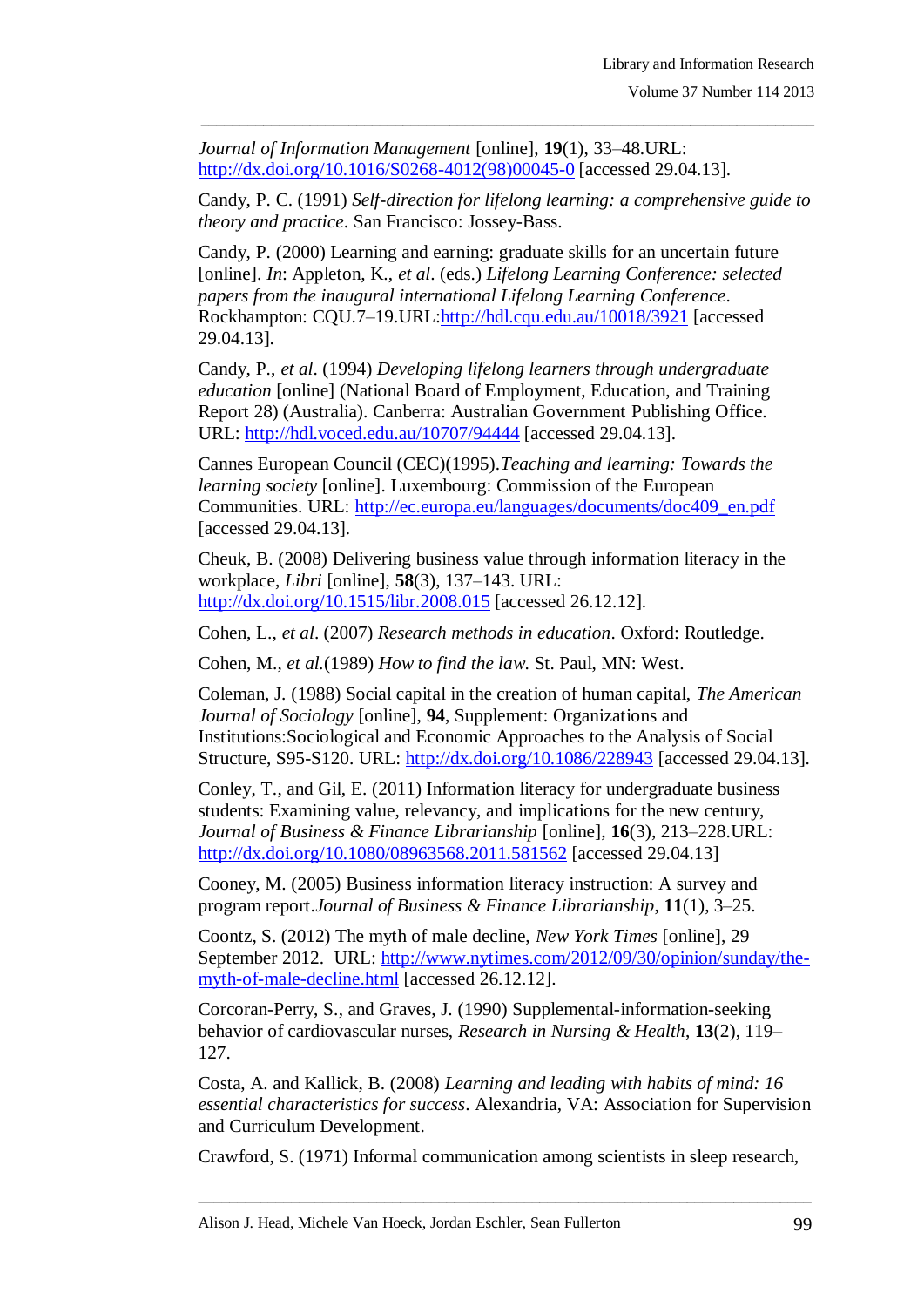*Journal of the American Society for Information Science*, **22**(5), 301–310.

Crawford, J., and Irving, C. (2009) Information literacy in the workplace: a qualitative exploratory study, *Journal of Librarianship and Information Science*, **41**(1), 29–38.

\_\_\_\_\_\_\_\_\_\_\_\_\_\_\_\_\_\_\_\_\_\_\_\_\_\_\_\_\_\_\_\_\_\_\_\_\_\_\_\_\_\_\_\_\_\_\_\_\_\_\_\_\_\_\_\_\_\_\_\_\_\_\_\_\_\_\_\_\_\_\_\_\_\_\_\_\_\_\_

Cropley, A. J. (1977) *Lifelong education: a psychological analysis*. Oxford: Pergamon Press.

Davenport, T., and Prusak, L. (1998) *Working knowledge: how organizations manage what they know.* Boston, MA: Harvard Business School Press.

DePalma, R. (2009) Leaving Alinsu: Towards a transformative community of practice, *Mind Culture, and Activity*, **16**(4), 353–370.

Department for Education and Employment (DfEE) (1998) *The learning age: a renaissance for a new Britain* [online]. Sheffield: Department for Education and Employment. URL:<http://www.lifelonglearning.co.uk/greenpaper/index.htm> [accessed 29.04.2013].

Drucker, P. (1988) The coming of the new organization. *Harvard Business Review*, **66**(1), 45–52.

Eisenberg, M., and Berkowitz, R. (1988) *Curriculum initiative: an agenda and strategy for library media programs*. Norwood, NJ: Ablex.

Eisenberg, M., and Berkowitz, R. (1990) *Information problem-solving: The Big6™ skills approach to library and information skills instruction*. Norwood, NJ: Ablex.

Eraut, M. (2007) Learning from other people in the workplace, *Oxford Review of Education*, **33**(4), 403–422.

European Centre for the Development of Vocational Training. (2011). *Learning while working: success stories on workplace learning in Europe.* Luxembourg: European Union.

Faure, E., *et al*. (1972). *Learning to be: the world of education today and tomorrow* [online]. Paris: UNESCO. URL: <http://unesdoc.unesco.org/images/0000/000018/001801e.pdf> [accessed 29.04.2013].

Fidelman, M. (2012) The latest infographics: mobile business statistics for 2012. *Forbes* [online], 2 May 2012. URL:

[http://www.forbes.com/sites/markfidelman/2012/05/02/the-latest-infographics](http://www.forbes.com/sites/markfidelman/2012/05/02/the-latest-infographics-mobile-business-statistics-for-2012/)[mobile-business-statistics-for-2012/](http://www.forbes.com/sites/markfidelman/2012/05/02/the-latest-infographics-mobile-business-statistics-for-2012/) [accessed 01.01.2013].

Gavin, C. (2008) *Teaching information literacy: A conceptual approach*. Lanham, MD: Scarecrow Press.

Goad, T. (2002) *Information literacy and workplace performance*. Westport, CT: Quorum Books.

Gralewska-Vickery, A. (1976) Communication and information needs of earth science engineers, *Information Processing and Management* [online], **12**(4), 251– 282.URL: [http://dx.doi.org/10.1016/0306-4573\(76\)90065-0](http://dx.doi.org/10.1016/0306-4573(76)90065-0) [accessed 29.04.13].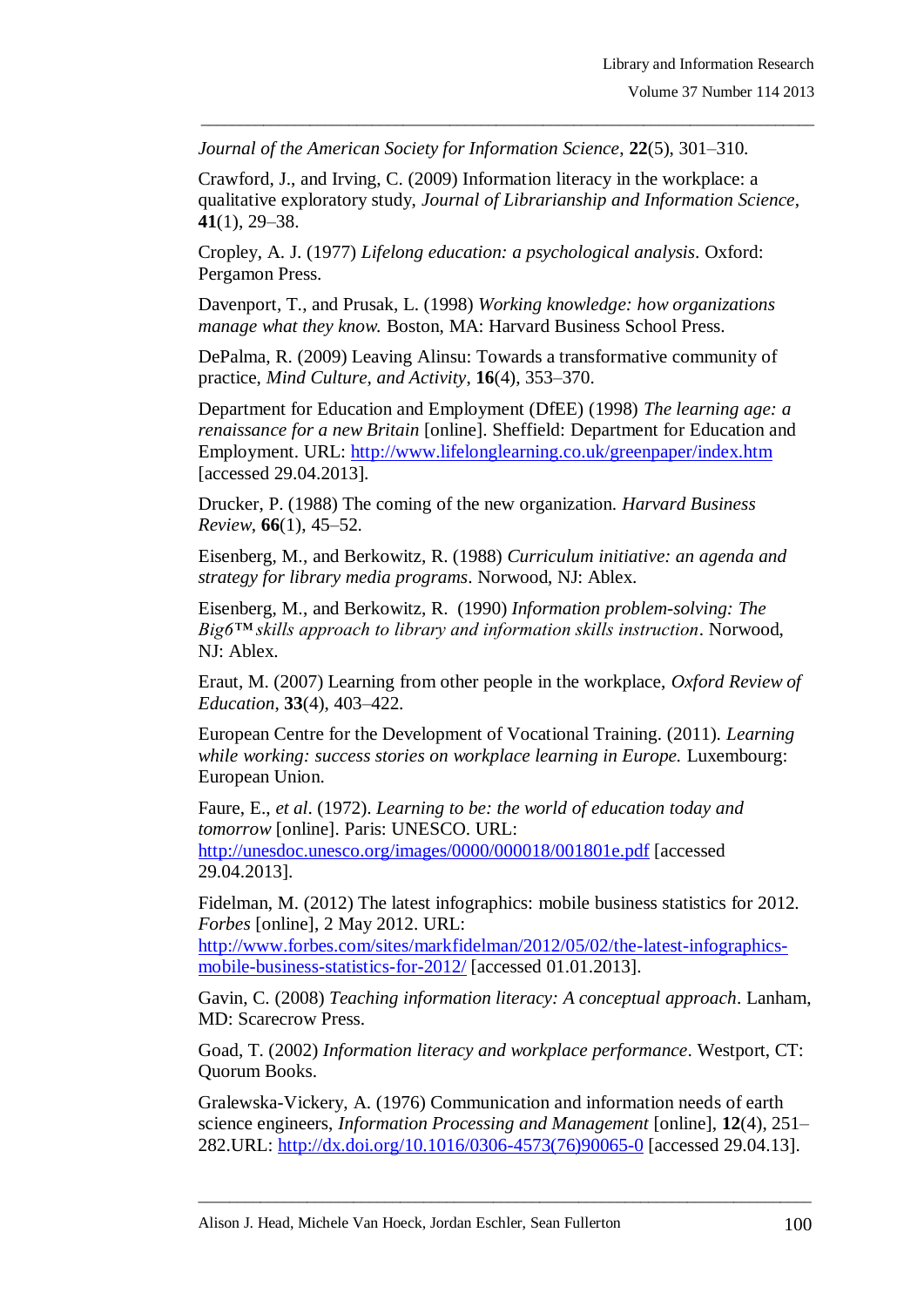Hake, B. J. (1999). Lifelong learning policies in the European Union: developments and issues. *Compare: A Journal Of Comparative Education,* **29**(1), 53.

\_\_\_\_\_\_\_\_\_\_\_\_\_\_\_\_\_\_\_\_\_\_\_\_\_\_\_\_\_\_\_\_\_\_\_\_\_\_\_\_\_\_\_\_\_\_\_\_\_\_\_\_\_\_\_\_\_\_\_\_\_\_\_\_\_\_\_\_\_\_\_\_\_\_\_\_\_\_\_

Head, A. J., and Eisenberg, M. B. (2009) *Lessons learned: How college students seek information in the digital age* [online]. Seattle, WA: University of Washington, Project Information Literacy. URL[:](http://projectinfolit.org/pdfs/PIL_Fall2009_Year1Report_12_2009.pdf)

[http://projectinfolit.org/pdfs/PIL\\_Fall2009\\_Year1Report\\_12\\_2009.pdf](http://projectinfolit.org/pdfs/PIL_Fall2009_Year1Report_12_2009.pdf) [accessed] 26.12.12].

Head, A. J., and Eisenberg, M. B. (2010) *Truth be told: How college students evaluate and use information in the digital age* [online]. Seattle, WA: University of Washington, Project Information Literacy. URL[:](http://projectinfolit.org/pdfs/PIL_Fall2010_Survey_FullReport1.pdf)

[http://projectinfolit.org/pdfs/PIL\\_Fall2010\\_Survey\\_FullReport1.pdf](http://projectinfolit.org/pdfs/PIL_Fall2010_Survey_FullReport1.pdf) [accessed 26.12.12].

Hepworth, M., and Smith, M. (2008).Workplace information literacy for administrative staff in higher education. *Australian Library Journal*, **57**(3), 212- 236.

Hultgren, F., and Limberg, L. (2003). A study of research on children's information behaviour in a school context. *New Review of Information Behaviour Research* [online], **4**(1), 1–15.URL: <http://dx.doi.org/10.1080/14716310310001631408> [accessed 29.04.13].

Hurd, J., *et al*. (1992) Information seeking behavior of faculty: use of indexes and abstracts by scientists and engineers. *Proceedings of the ASIS Annual Meeting*, **29**, 136–143.

Hurd, J., *et al*. (1996) Information seeking behavior of science and engineering faculty: the impact of new information technologies. *Proceedings of the ASIS Mid-Year Meeting 1996*, 188–196.

Istance, D. (2003). Schooling and Lifelong Learning: insights from OECD analyses. *European Journal Of Education*[online], **38**(1), 85–98. URL: <http://dx.doi.org/10.1111/1467-3435.00130> [accessed 29.04.13].

Jongbloed, B. (2002). Lifelong learning: implications for institutions. *Higher Education*, **44**(4), 13–31.

King, D., *et al*. (1994) *Communication by engineers: a literature review of engineers' information needs, seeking processes, and use*. Washington, D.C.: Council on Library Resources.

King, P. (n.d.) *Reflective judgment*[online]. URL:<http://www.umich.edu/~refjudg/> [accessed 03.01.12].

King, P., and Kitchener, K. (2012) Reflective judgments.*In*: Bain, K. (ed.) *What the best college students do*. Cambridge, MA: Harvard University Press. 151–157.

\_\_\_\_\_\_\_\_\_\_\_\_\_\_\_\_\_\_\_\_\_\_\_\_\_\_\_\_\_\_\_\_\_\_\_\_\_\_\_\_\_\_\_\_\_\_\_\_\_\_\_\_\_\_\_\_\_\_\_\_\_\_\_\_\_\_\_\_\_\_\_\_\_\_\_\_\_\_\_

Kirton, J., and Barham, L. (2005) Information literacy in the workplace, *Australian Library Journal* [online], **54**(4), 365–376. URL[:](http://alia.org.au/publishing/alj/54.4/full.text/kirton.barham.html) <http://alia.org.au/publishing/alj/54.4/full.text/kirton.barham.html> [accessed 19.12.12].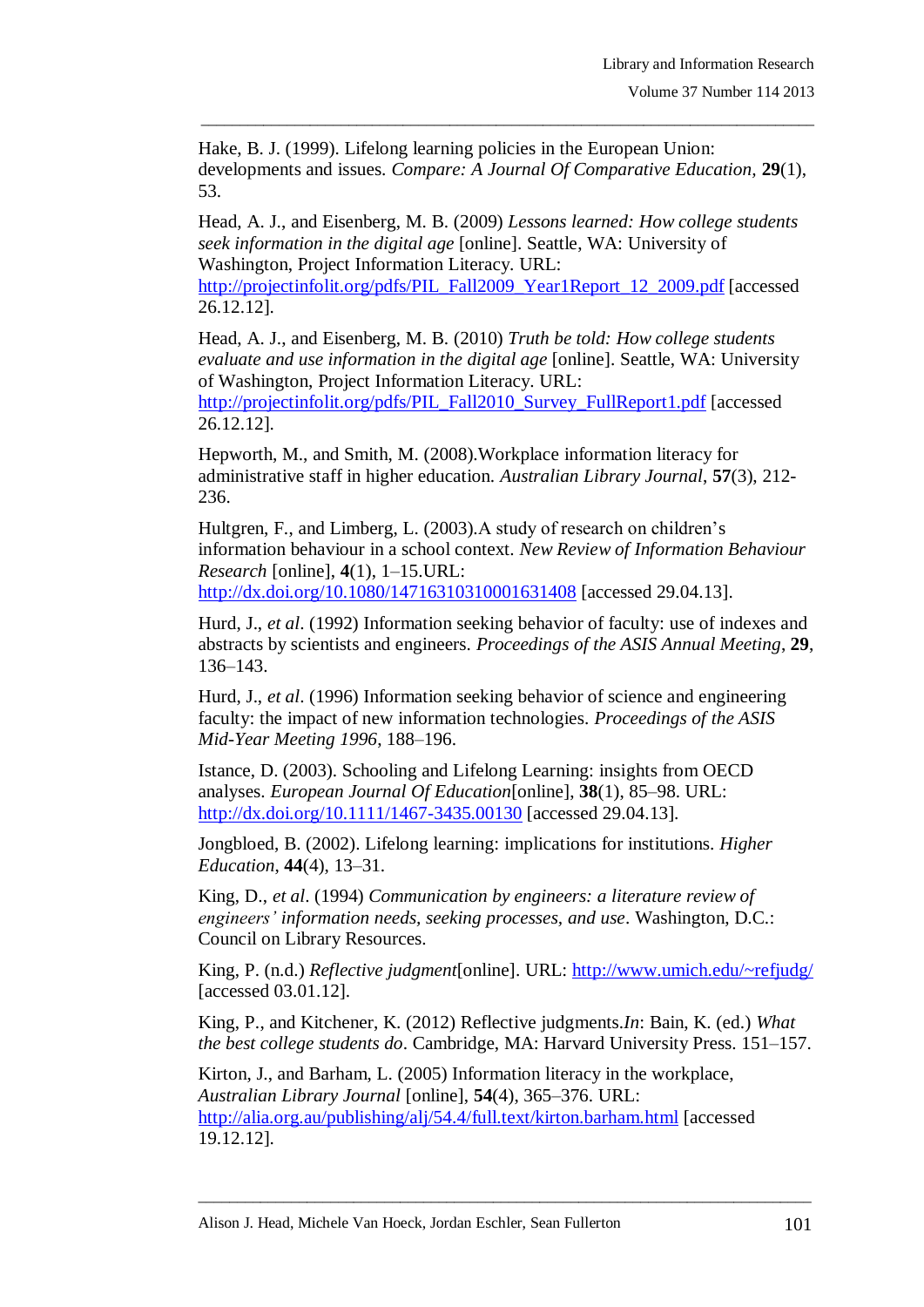Klusek, L., and Bornstein, J. (2006) Information literacy skills for business careers: matching skills to the workplace. *Journal of Business & Finance Librarianship*, **11**(4), 3–21.

\_\_\_\_\_\_\_\_\_\_\_\_\_\_\_\_\_\_\_\_\_\_\_\_\_\_\_\_\_\_\_\_\_\_\_\_\_\_\_\_\_\_\_\_\_\_\_\_\_\_\_\_\_\_\_\_\_\_\_\_\_\_\_\_\_\_\_\_\_\_\_\_\_\_\_\_\_\_\_

Kuhlthau, C. (1994) *Teaching the library research process.* Metuchen, NJ: Scarecrow Press.

Kuhlthau, C. (2004) *Seeking meaning: a process approach to library and information services*. Westport, CT: Libraries Unlimited.

Lave, J., and Wenger, E. (1991) *Situated learning: legitimate peripheral participation*. Cambridge: Cambridge University Press.

Lloyd, A. (2005) Information literacy: different contexts, different concepts, different truths, *Journal of Librarianship and Information Science,* **37**(2), 82–88.

Lloyd, A. (2009) Informing practice: information experiences of ambulance officers in training and on-road practice, *Journal of Documentation* [online], **65**(3), 396–419.URL:<http://dx.doi.org/10.1108/00220410910952401> [accessed 29.04.2013].

Lloyd, A. (2010a) Framing information literacy as an information practice: Site ontology and practice theory. *Journal of Documentation*, **66**(2), 245–258.

Lloyd, A. (2010b) *Information literacy landscapes: Information literacy in education, workplace and everyday contexts*. Oxford: Chandos.

Lloyd, A., and Williamson, K. (2008) Towards an understanding of information literacy in context: Implications for research, *Journal of Librarianship and Information Science,***40**(1), 3–12.

Maughan, P. (2001) Assessing information literacy among undergraduates: a discussion of the literature and the University of California-Berkeley assessment experience, *College and Research Libraries* [online], **62**(1), 71–85. URL: <http://crl.acrl.org/content/62/1/71.full.pdf> [accessed 03.01.2013].

Mutch, A. (1997) Information literacy: an exploration. *International Journal of Information Management* [online], **17**(5), 377–386.URL: [http://dx.doi.org/10.1016/S0268-4012\(97\)00017-0](http://dx.doi.org/10.1016/S0268-4012(97)00017-0) [accessed 29.04.13].

NACE (2011) *NACE 2011 Job Outlook.* Bethlehem, PA: National Association of Colleges and Employers (NACE).

NACE (2012) *NACE 2013 Job Outlook.* Bethlehem, PA: National Association of Colleges and Employers (NACE).

Nonaka, I., and Takeuchi, K. (1995) *The knowledge-creating company: how Japanese companies create the dynamics of innovation*. New York: Oxford University Press.

Oakleaf, M. (2008) Dangers and opportunities: a conceptual map of information literacy assessment approaches, *Portal: libraries and the academy* [online], **8**(3), 233–253. URL: <http://dx.doi.org/10.1353/pla.0.0011> [accessed 29.04.13].

\_\_\_\_\_\_\_\_\_\_\_\_\_\_\_\_\_\_\_\_\_\_\_\_\_\_\_\_\_\_\_\_\_\_\_\_\_\_\_\_\_\_\_\_\_\_\_\_\_\_\_\_\_\_\_\_\_\_\_\_\_\_\_\_\_\_\_\_\_\_\_\_\_\_\_\_\_\_\_

Oakleaf, M. (2011) Are they learning? Are we? Learning and the academic library, *Library Quarterly* [online], **81**(1): 61–82. URL[:](http://libraryassessment.org/bm~doc/2010_lac_plenaries.pdf)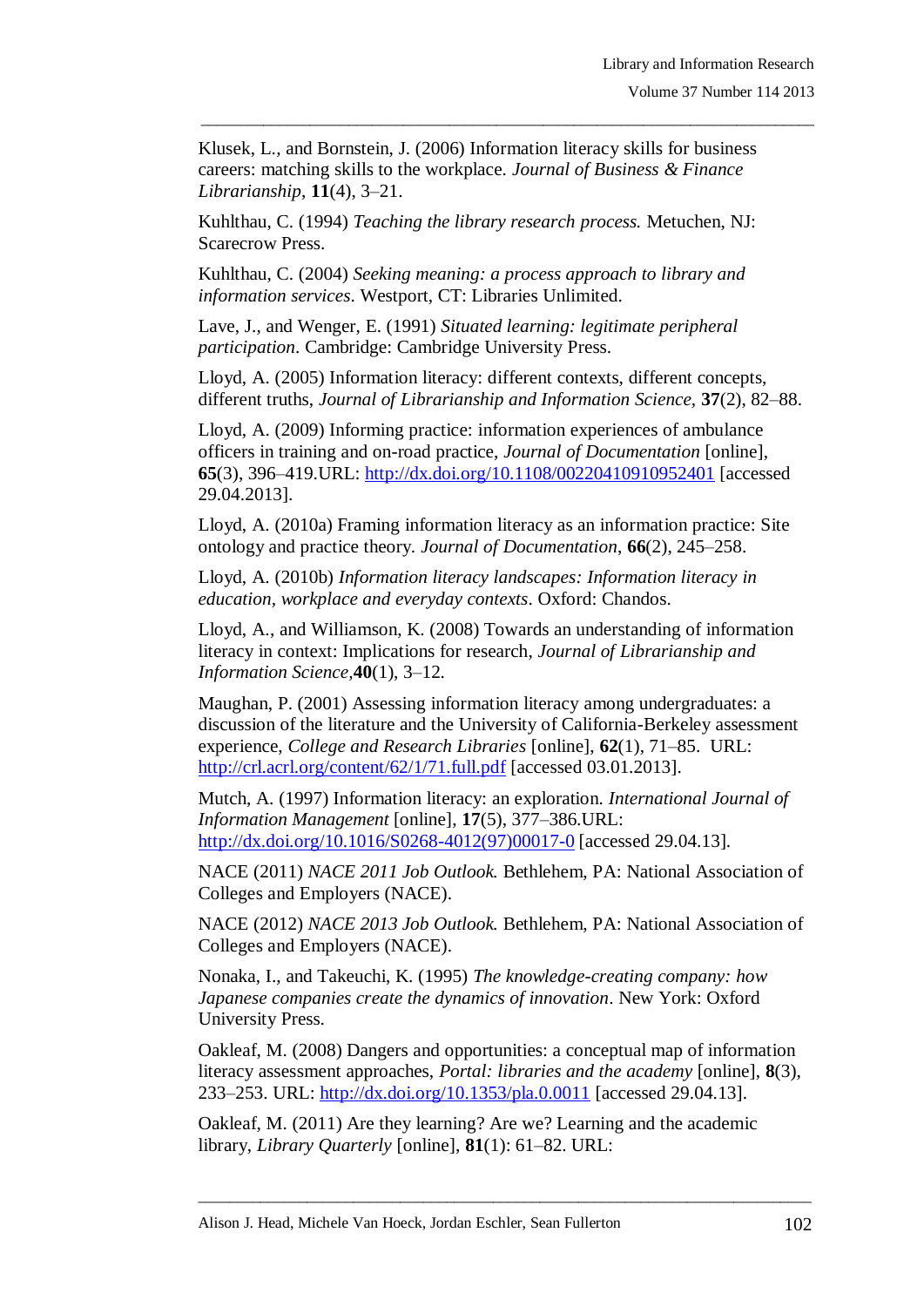\_\_\_\_\_\_\_\_\_\_\_\_\_\_\_\_\_\_\_\_\_\_\_\_\_\_\_\_\_\_\_\_\_\_\_\_\_\_\_\_\_\_\_\_\_\_\_\_\_\_\_\_\_\_\_\_\_\_\_\_\_\_\_\_\_\_\_\_\_\_\_\_\_\_\_\_\_\_\_ http://libraryassessment.org/bm~doc/2010\_lac\_plenaries.pdf [accessed 18.12.12].

OECD Centre for Educational Research and Innovation. (1973). *Recurrent education: a strategy for lifelong learning*. Paris: OECD.

O"Farrill, R. T. (2010) Information literacy and knowledge management at work: conceptions of effective information use at NHS24. *Journal of Documentation* [online], **66(**5), 706–733. URL[:http://dx.doi.org/10.1108/00220411011066808](http://dx.doi.org/10.1108/00220411011066808) [accessed 29.04.13].

Perry, M. (2009) Women now dominate higher education at every degree level: the female-male degree gap grows. *Carpe Diem Blog* [online], University of Michigan School of Management. URL[:](http://mjperry.blogspot.com/2009/06/women-dominate-higher-education-at.html)

<http://mjperry.blogspot.com/2009/06/women-dominate-higher-education-at.html> [accessed 18.12.12].

Pinelli, T. E., *et al.* (1993) The information-seeking behavior of engineers. In: *Encyclopedia of Library and Information Science*, Suppl. 15 ed., Vol. 52, 167– 201.

Price. E. J. de S. (1963) *Big science, little science.* New York: Columbia University Press.

Radcliff, C. J. (2007) *A practical guide to information literacy assessment for academic librarians.* Westport, CT: Libraries Unlimited.

Rampell, C. (2010) Still few women in management, report says, *New York Times*. URL: <http://www.nytimes.com/2010/09/28/business/28gender.html> [accessed 18.12.12].

Rosenbloom, R. S., and Wolek, F. (1967) *Technology, information, and organization. Information transfer in industrial R and D.* [Washington, D.C.]: U.S. Department of Commerce, National Bureau of Standards, Institute for Applied Technology.

Schatzki, T. (2002) *The site of the social: A philosophical account of the constitution of social life and change.* University Park, PA: Pennsylvania State University Press.

Shanahan, M. C. (2007) Information literacy skills of undergraduate medical radiation students, *Radiography* [online], **13**(3), 187–196.URL: <http://dx.doi.org/10.1016/j.radi.2006.01.012> [accessed 29.04.13].

Sokoloff, J. (2012) Information literacy in the workplace: Employer expectations, *Journal of Business & Finance Librarianship* [online], **16**(1), 1–17. URL: <http://dx.doi.org/10.1080/08963568.2011.603989> [accessed 18.12.12].

Solidar (2011) *EU lifelong learning policy framework.* Brussels: Solidar.

Somerville, M. M., *et al*. (2009) *Workplace information literacy: Cultivation strategies for ‗working smarter' in 21st century libraries.* Seattle, WA: ACRL Fourteenth National Conference. 119-126.

Steur, J. J., *et al*. (2012) Graduateness: an empirical examination of the formative function of university education. *Higher Education* [online]*,* **64**(6), 861– 874.URL:<http://dx.doi.org/10.1007/s10734-012-9533-4> [accessed 29.04.2013].